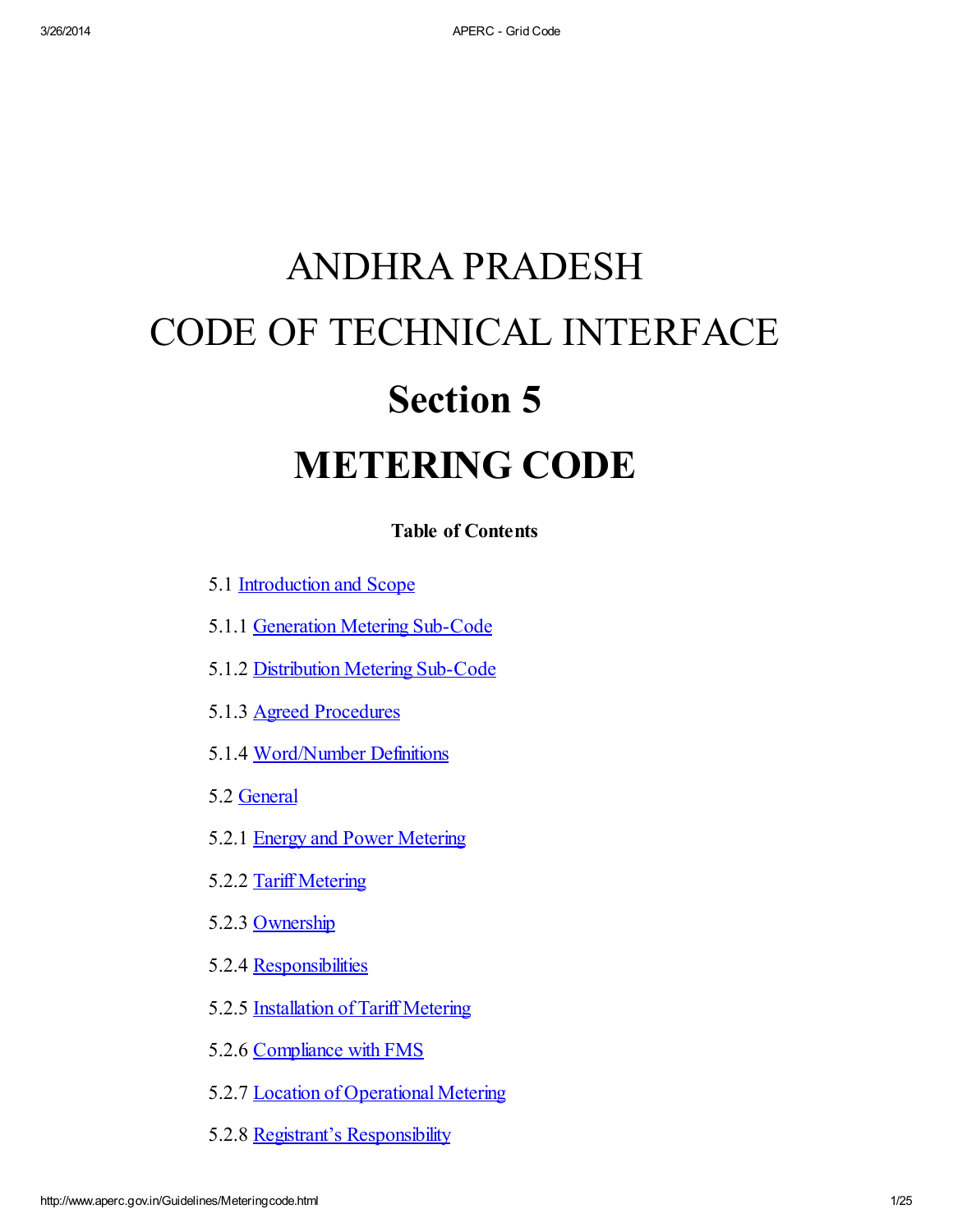- 5.2.9 Generators/Substation Circuits
- 5.2.10 Revision of the [Metering](#page-8-0) Code
- 5.3 Data [Collection](#page-8-1)
- 5.3.1 Rights of Data [Acquisition](#page-8-2)
- 5.3.2 Meter Registers
- 5.3.3 Remote Monitoring
- 5.3.4 Communications Protocols
- 5.4 [Description](#page-8-3) of Metering
- 5.5 [Accuracy](#page-9-0)
- 5.6 [Calibration](#page-9-1)
- 5.7 Proper Order, Testing, Sealing and [Readings](#page-9-2)
- 5.7.1 [Proper](#page-9-3) Order
- 5.7.2 Testing
- 5.7.3 Ad-hoc Testing
- 5.7.4 Testing [General](#page-11-0)
- 5.7.5 Test [Failures](#page-12-0)
- 5.7.6 Records
- 5.7.7 **Sealing**
- 5.7.8 Inspection and Readings
- 5.8 [Access](#page-15-0)
- 5.8.1 Rights of [Access](#page-15-1)
- 5.8.2 Access with [Equipment](#page-16-0)
- 5.8.3 [Authorization](#page-16-1) for Access
- 5.8.4 Limiting Disruptions and [Disturbances](#page-16-2)
- 5.8.5 [Responsibilities](#page-16-3) of Access
- 5.8.6 Locations of [Operational](#page-17-0) Metering
- 5.8.7 [Non-Liability](#page-17-1) if Metering Access is Denied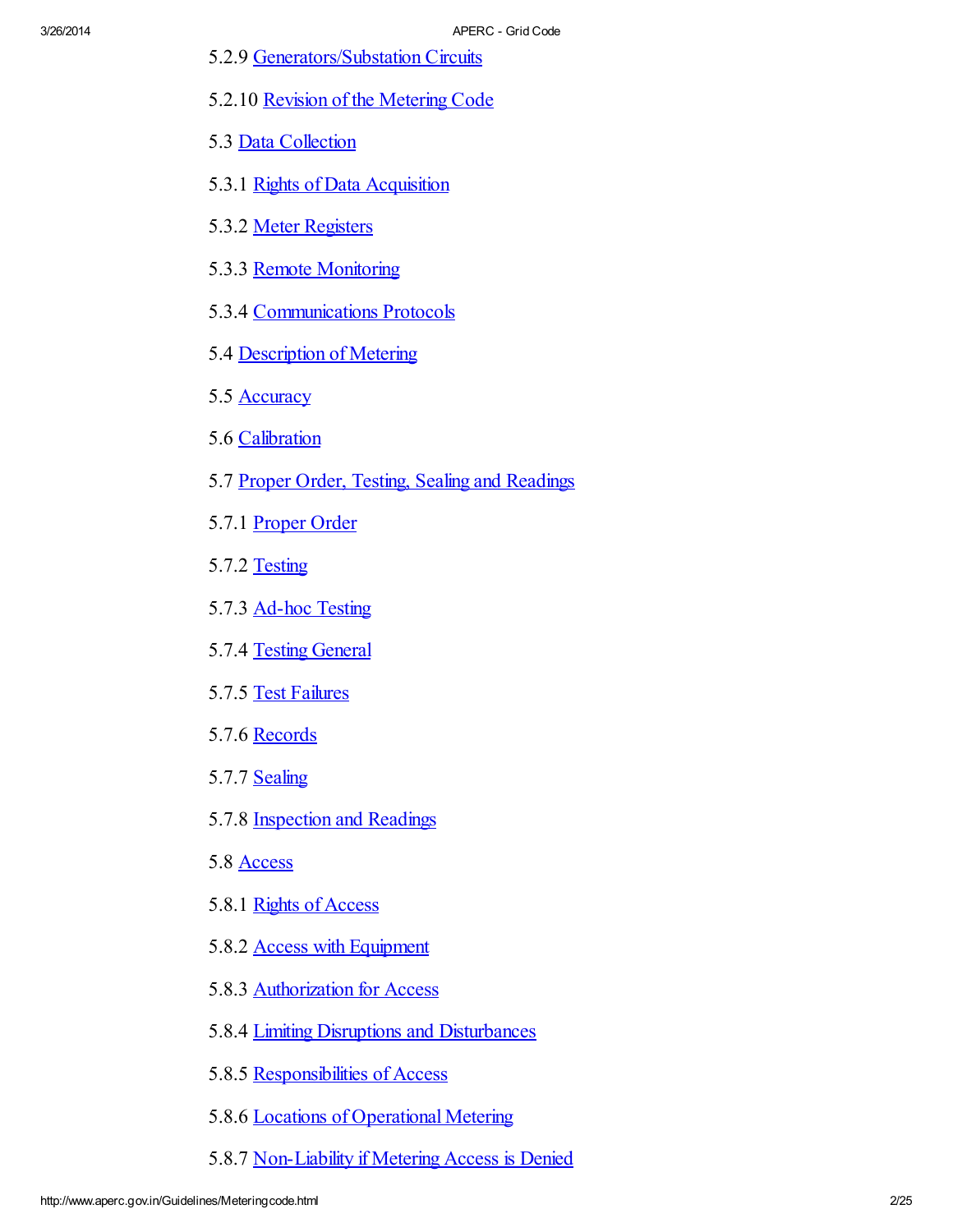- 5.9 Metering [Discrepancies](#page-17-2)
- 5.10 Defective [Equipment](#page-18-0)
- 5.11 Sanctions for [non-compliance](#page-18-1)
- 5.12 Meter [Failure](#page-18-2)
- 5.12.[1Assumed](#page-18-3) Meter Readings in the event of Faulty **[Metering](#page-18-3)**
- 5.12.2 Non-Functioning of Metering
- 5.12.3 Other cases of Inaccuracy
- 5.12.4 Voltage [Transformer](#page-19-0) Fusing
- 5.13 [Collection,](#page-19-1) Retrieval, Validation and Estimation of Data
- 5.14 [Disputes](#page-19-2)
- 5.14.1 [General](#page-19-3)
- 5.14.2 Referrals to the Metering [Committee](#page-19-4)
- 5.14.3 [Procedure](#page-20-0) for Other Disputes
- 5.14.4 Testing of [Metering](#page-20-1)
- 5.14.5 [Payment](#page-20-2) of Costs
- 5.15 Metering [Committee](#page-20-3)
- 5.15.1 [Composition](#page-20-4) of the Metering Committee
- 5.15.2 [Appointments](#page-21-0) to the Committee
- 5.15.3 Committee Voting Procedures
- 5.15.4 [Committee](#page-21-1) Chairman
- 5.15.5 Rules and [Procedures](#page-21-2)
- 5.15.6 [Committee](#page-21-3) Secretary
- 5.15.7 Attendance at the Committee by [Non-Members](#page-21-4)
- 5.15.8 [Communicating](#page-22-0) Revisions to the Metering Code
- 5.16 [Information](#page-22-1)
- 5.16.1 Provision of Information to [APTRANSCO](#page-22-2)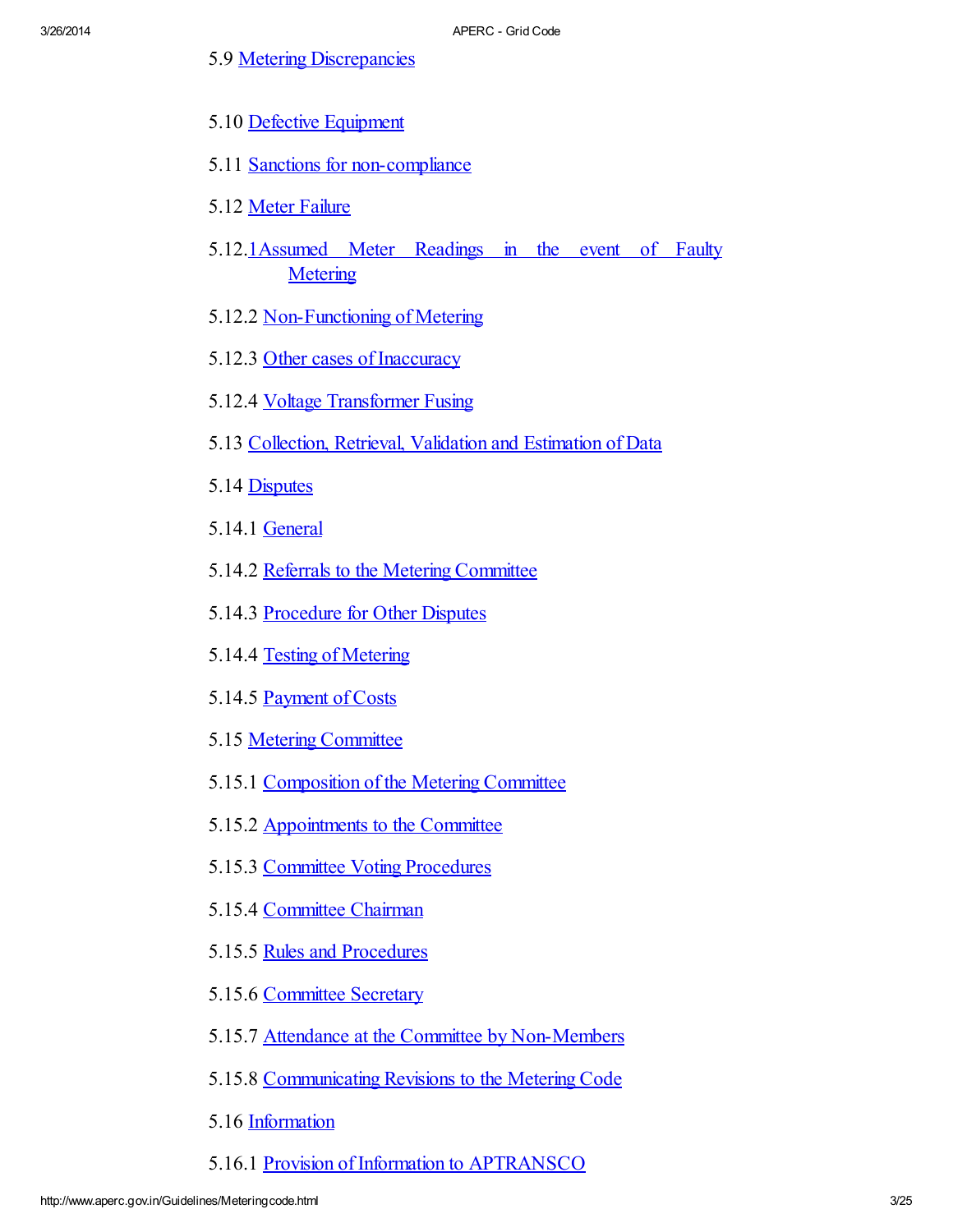- 5.16.2 Dispute [Resolution](#page-22-3)
- 5.16.3 [Electronic](#page-22-4) Data
- 5.17 [Ownership](#page-23-0) of Metering Data
- 5.18 Notice of [Installation](#page-23-1) of New Meters
- 5.18.1 Timely [Installation](#page-23-2)
- 5.18.2 [Settlement](#page-23-3) of Disputes
- 5.19 [Notices](#page-24-0)
- 5.19.1 Changes in [Registrants](#page-24-1)
- 5.19.2 Validity of [Facsimile](#page-24-2) Notice
- 5.19.3 [Requirement](#page-24-3) for 28 day Notification

Appendix-A [Sub-Code](http://www.aperc.gov.in/Guidelines/mcappendixA.htm) No.1

Appendix-B [Sub-Code](http://www.aperc.gov.in/Guidelines/mcappendixB.htm) No.2

Appendix-C [Sub-Code](http://www.aperc.gov.in/Guidelines/mcappendixC.htm) No. 3

Appendix-D Agreed [Procedure](http://www.aperc.gov.in/Guidelines/mcappendixD.htm) No.1

Appendix-E [Metering](http://www.aperc.gov.in/Guidelines/mcappendixE.htm) Data

Appendix-F [Sub-Code](http://www.aperc.gov.in/Guidelines/mcappendixF.htm) No. 4

# 5. METERING CODE

# <span id="page-3-0"></span>5.1 Introduction and Scope

This Metering Code sets out or refers to the requirements of Metering at Generating stations and Sub-stations for:

a) Tariff Metering for Active and Reactive Energy at delivery points at Generating stations and at delivery points at **APTRANSCO**'s Substations.

b) Operational Metering for Active and Reactive Power and monitoring of Power Stations and Grid Substations and deals with metering at delivery points which are generally the same as relevant connection sites.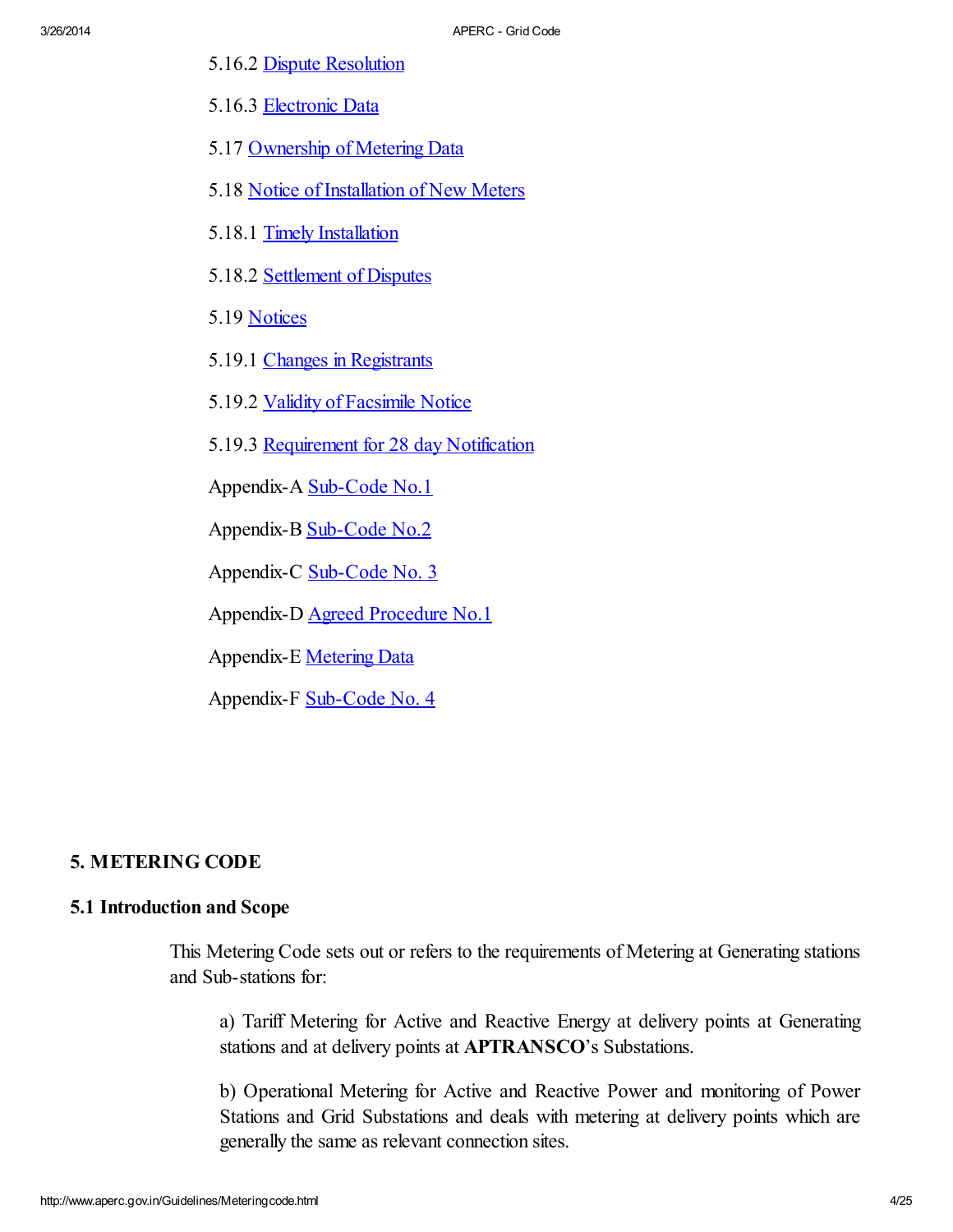Where the requirement for Metering are too extensive for inclusion in the main code, they are set out in the Subcodes and Agreed Procedures. The Sub-codes and Agreed procedures cover the following matters:

# <span id="page-4-0"></span>*5.1.1 Generating Metering Sub-codes*

| Sub Code No | Subject                                     |
|-------------|---------------------------------------------|
|             | Generation Tariff Metering - Interim Scheme |
|             | Generation Tariff Metering Final Scheme     |
|             | <b>Generation Operational Metering</b>      |

# 2. *Distribution Metering Sub-codes*

| Sub Code No | Subject                                  |
|-------------|------------------------------------------|
|             | Distribution Tariff Metering Scheme      |
| -5          | Distribution Operational Metering Scheme |

3. *Agreed Procedures*

| No | Title                                                                                                        | Reference |
|----|--------------------------------------------------------------------------------------------------------------|-----------|
| 1  | Maintenance, testing, inspection and sealing of Tariff 5.7.7<br>Metering (Generation) and Generator Circuits |           |
| 2. | Meter Advance reconciliation (Generation)                                                                    | 5.9       |
| 3. | Settlement Value Estimation (Generation)                                                                     | 5.12 & 13 |
| 4. | <b>Communication Protocols</b>                                                                               | 5.3.4     |
| 5. | Maintenance, testing, inspection and sealing of Tariff 5.7.7<br>Metering (Distribution)                      |           |
| 6. | Meter Advance reconciliation (Distribution)                                                                  | 5.9       |
| 7. | Settlement Value Estimation (Distribution)                                                                   | 5.12 & 13 |
| 8. | Notification for new Registrant                                                                              | 5.18.1    |

Note:- Agreed Procedure nos. 2 to 8 and Sub-Code 5, i.e., Distribution Operational Metering Scheme will be added into future editions of CTI.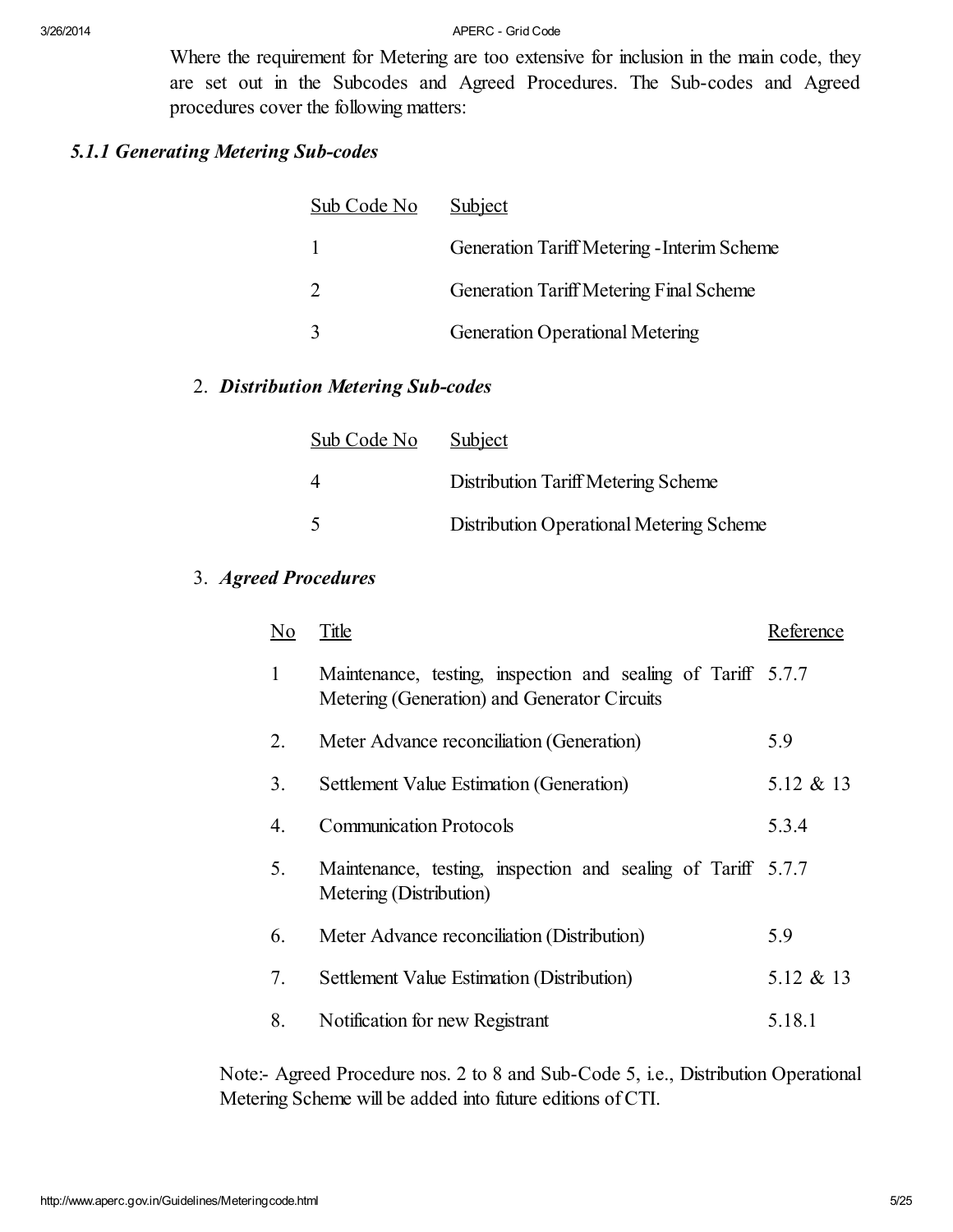# 4. *Word/Number Definitions*

A word expressed in the Metering Code in masculine gender includes the feminine gender also and vice versa. Similarly a singular number includes the plural and a plural applies to a singular also.

# <span id="page-5-0"></span>5.2 General

# <span id="page-5-1"></span>*5.2.1 Energy and Power Metering*

Active and Reactive Energy and Power exported or imported by parties shall be metered and generating units/grid substations shall be monitored as required by this Metering Code. Each Generating unit which is subject to central dispatch (whether alone or jointly with other generating units) shall have separate Tariff Metering. Each power transformer of a grid substation supplying power to Distribution Companies shall have separate tariff meters on the L.V. side.

# 2. *Tarif Metering*

Tariff metering shall be designed and installed so as to measure imports from the APTRANSCO's Transmission system and net output from each generating unit. Data from tariff metering required under this Metering Code shall be collected from Generator data collectors, or any other data collector mutually agreed by APTRANSCO, and respective generators. Data required by Distribution Companies shall be collected from APTRANSCO's Load Dispatch Centre. As far as possible the tariff metering shall be connected at the delivery point i.e., for energy exported from the generating unit to the grid at the HV side of the unit transformer (step up transformer) and for energy imported from the grid for station consumption on the HV side of the station auxiliary transformer. At both the delivery points one main meter which shall be an electronic trivector meter and a check meter which shall also be an electronic trivector meter are to be connected. The main meter and check meter shall preferably be of two different makes. Permission has been given by APERC to APTRANSCO to connect tariff meters for Feeders. But Generators shall have a programme to instal tariff meters on the HV side of the Generator Transfomer.

The existing metering at locations of energy transfer between Generators and APTRANSCO shall continue as they exist until the FMS is approved by the Regulator and metering is changed as per the FMS within the time prescribed by the Regulator.

Similarly on the LV side of the Power Transformers at EHT Sub-Stations two electronic trivector meters shall be installed (one main and the other check meter for measuring energy delivered by APTRANSCO to DISCOMs.

# 3. *Ownership*

All Generation Metering shall be owned by respective Generators and the Generators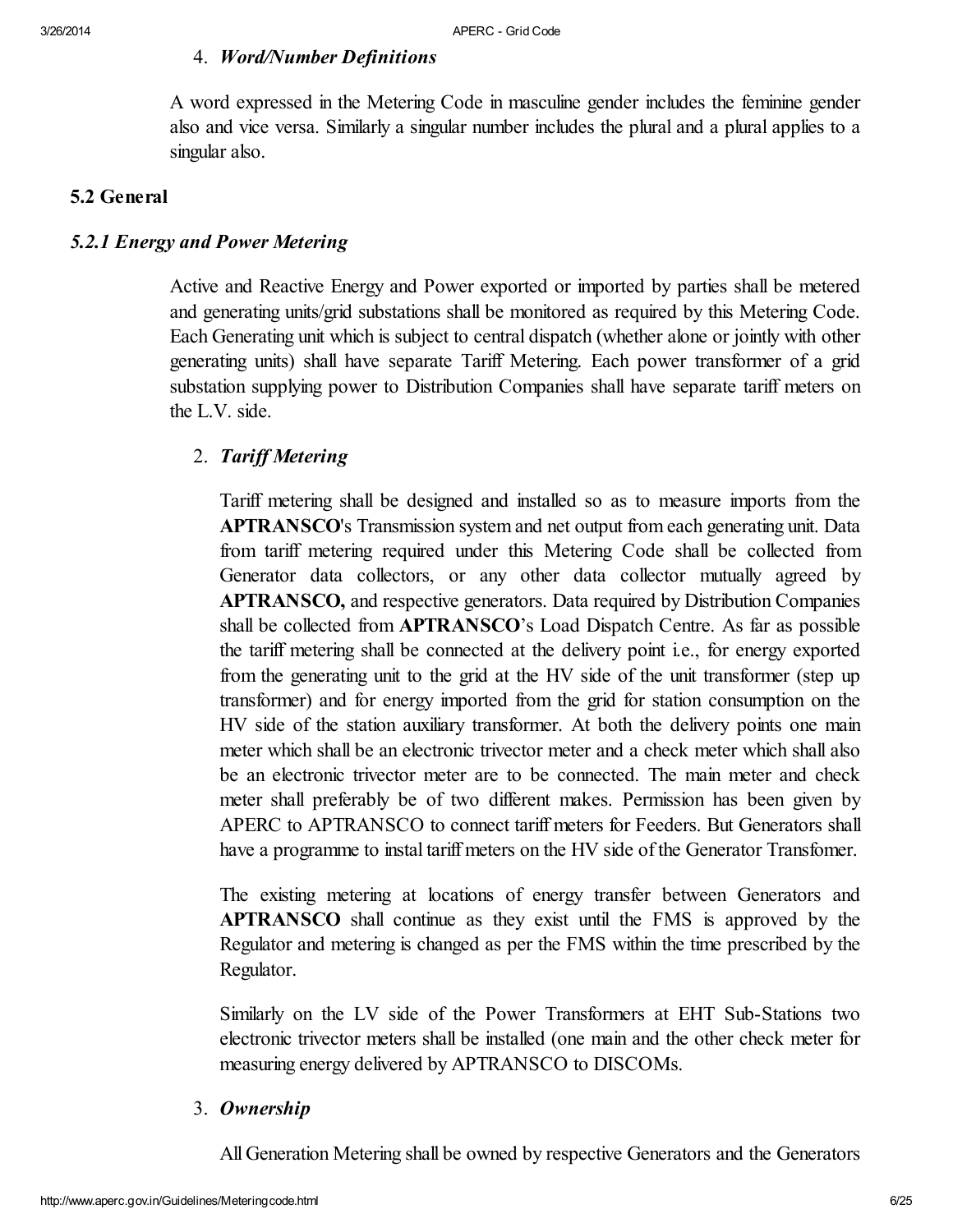are responsible for ensuring that allsuch metering complies with the Metering Code.

- 1. All tariff metering at EHT Sub-stations shall be the responsibility of APTRANSCO.
- 2. All metering to interconnection points shall be governed by the provisions of the relevant interconnection agreement. The Party responsible for metering shall be known in this Metering Code as the Registrant in respect of such Metering.
- 3. The energy consumed by auxiliary machines at generating stations shall be measured accurately by the Generator concerned. The power tapped from the output of the generating unit before the step-up transformer and consumed by the auxiliary equipment etc. in generating stations is an internal issue of the Generator and not an interface matter. However, the energy so consumed shall be measured by Generator by providing accurate energy meters on the primary side of the unit auxiliary transformer and monthly readings shall be furnished to APTRANSCO and APERC for statistical and other miscellaneous purposes. The data from this metering shall be furnished to the Metering Committee when required. However, if plant Load Factor is calculated based on gross generation and ifsome clauses pertaining to Tariff are related to PLF then the auxiliary Consumption shall be metered in the same way as Tariff Metering and the metering of consumption in auxiliaries shall be treated as an interface issue.
- 4. The part of energy consumed by auxiliary equipment inside the Generating Station and drawn from the Grid shall be measured by tariff metering. Generators shall pay for this energy which is drawn through the Station Auxiliary transformer from the Grid. The metering shall be connected on the HV side of the Station Auxiliary transformer and is subject to the Metering Code in all details.

The internal consumption of the substations of APTRANSCO (Substation auxiliaries such as lighting, fans and cooling equipment) shall be measured by APTRANSCO by connecting a metering system of suitable accuracy. The data shall be furnished to the APERC, Government (on requisition), Metering Committee (on requisition) and Statistical authorities and to other organisations.

# 4. *Responsibilities*

Each Party, shall by the applicable date, become bound by this Metering Code in respect of that Metering or those Generator circuits for which it is responsible and each party shall ensure such Metering or Generator circuits are properly installed and that they comply with the requirements of this Metering Code.

Details of such Metering or Generator Circuits shall be provided by the relevant Registrant to the Interested Party on request for the purposes of maintaining the Register pursuant to 5.7.6.1. provided always that all reasonable costs of upgrading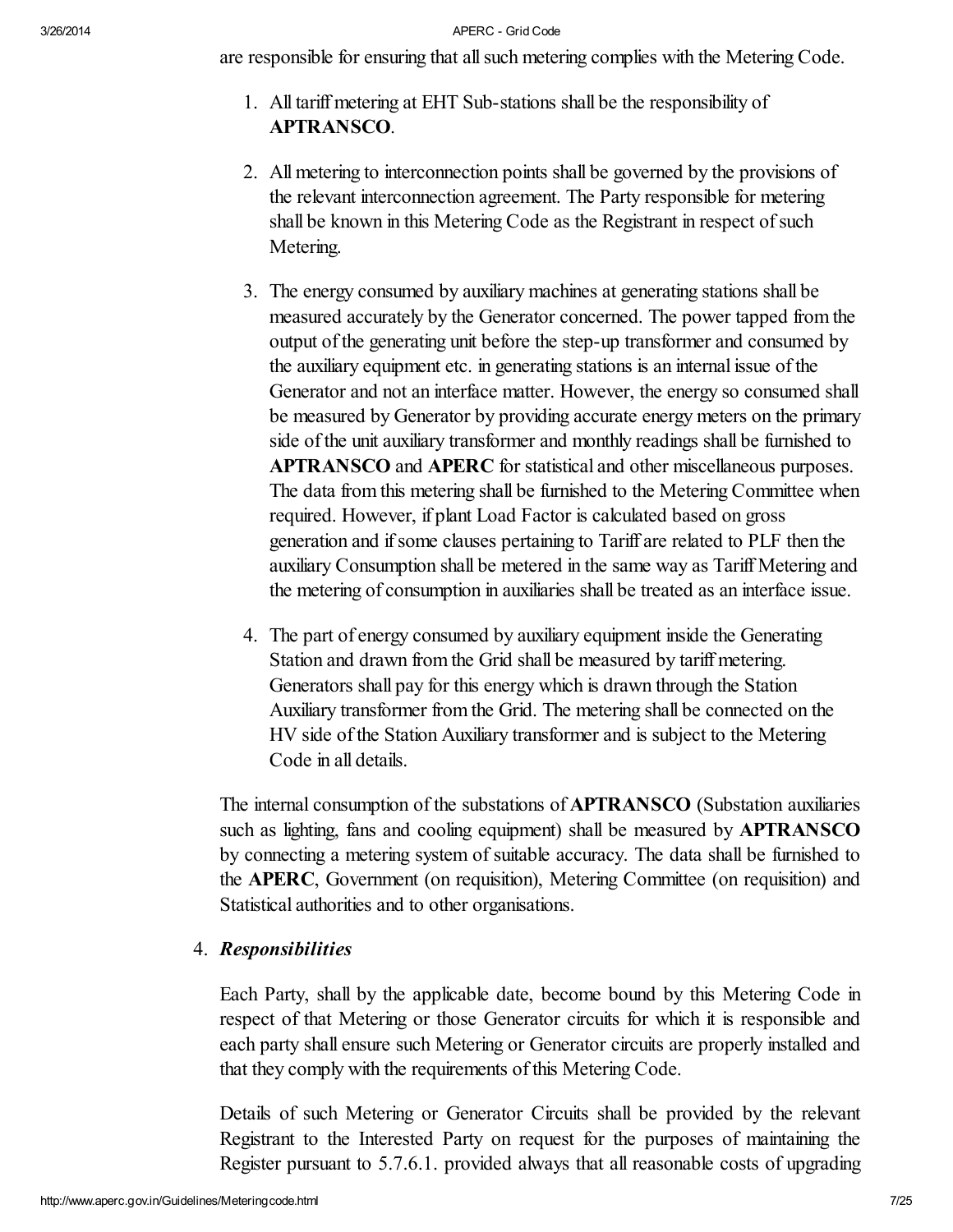any Generator Circuits/Substation Circuits to ensure compatibility with the requirements of the Interim Metering Scheme or the Final Metering scheme or any other changes will be the responsibility of the Generators/APTRANSCO respectively. Any other change to the Data collection system required by APTRANSCO shall be met by APTRANSCO. Maintenance and replacement of Generator circuits/Substation circuits in the ordinary course shall be carried out by the relevant Interested Party.

# 5. *Installation of Tarif Metering*

Under the Final Metering Scheme all current and voltage transformers associated with Tariff Metering must be installed at the expense of the Registrant as close as reasonably practicable to each Delivery Point taking into account physical location and cost. Under the Interim Metering scheme, Tariff metering shall remain where sited at the Effective Date.

# 6. *Compliance with FMS*

After the FMS Date all Tariff Metering shall comply with the Final Metering Scheme. Tariff Metering installed after the Effective Date shall also comply with the Final Metering Scheme except for replacement Tariff Metering installed after the effective date and prior to the FMS date at generating units, Grid Substations or Relevant connection sites which were commissioned on or before the Effective Date. In such case Metering shall comply with Interim Metering Scheme or the Final Metering Scheme as the relevant Registrant may reasonably decide.

# 7. *Location of Operational Metering*

Operational Metering shall be sited where reasonably required by APTRANSCO after consultation with the Interested Party so as to measure the parameters at the points reasonably determined by APTRANSCO. Installation of Operational Metering shall be undertaken by the Interested Party, as soon as is reasonably practicable following the request of APTRANSCO and under the supervision of APTRANSCO with the Interested Party bearing allsuch reasonable costs in respect thereof.

# 8. *Registrant's Responsibility*

A Registrant shall continue to be responsible for Metering in accordance with this Metering Code, until another party becomes Registrant in respect of such Metering or until electricity ceases to be imported or exported at the relevant connection site as a result of permanent disconnection.

# 9. *Generator/Substation Circuits*

Subject to 5.2.4 above Generator Circuits/Sub-station Circuits are the responsibility of the Interested Party which operates the Power Station /Substation where such circuits are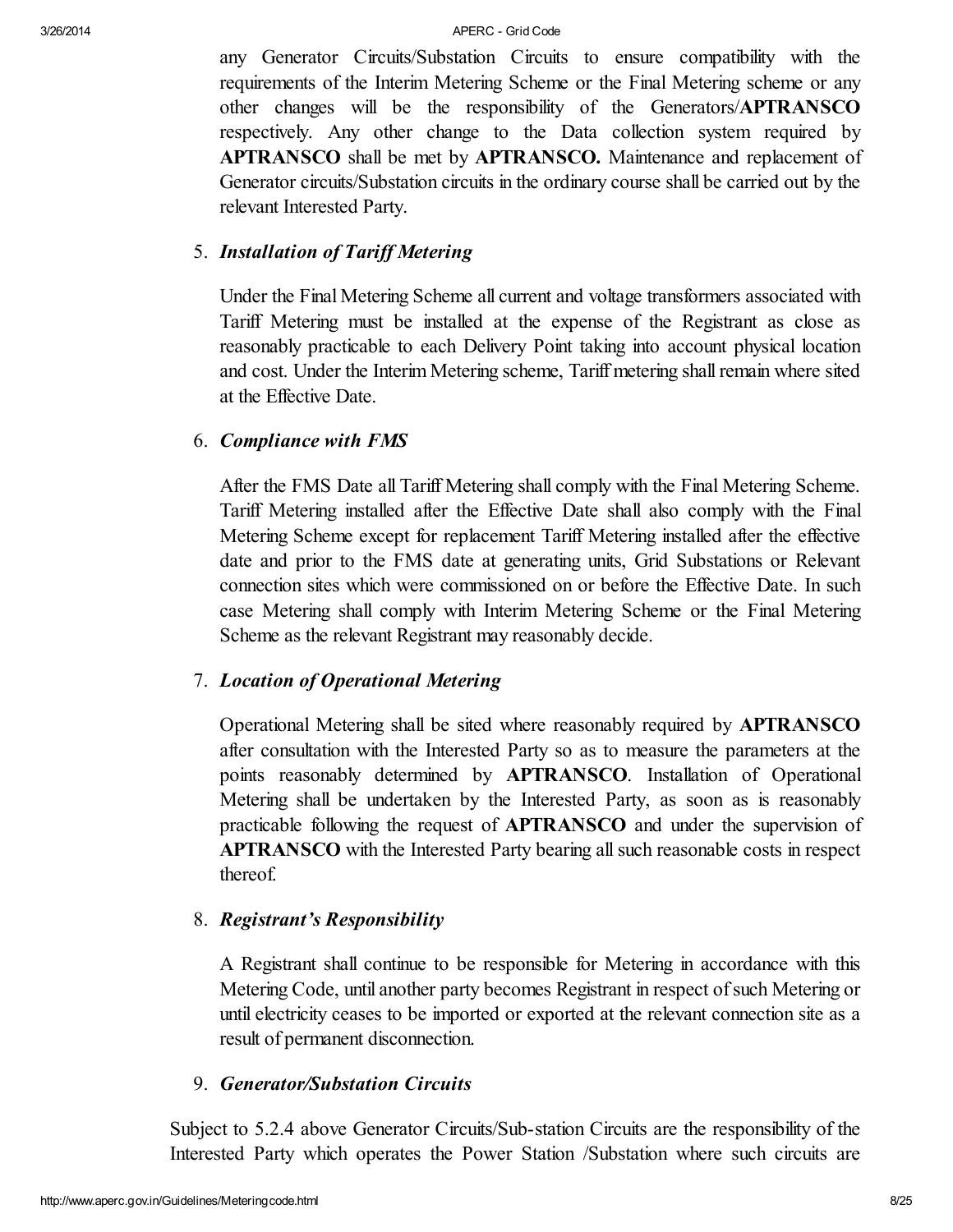installed. Such Interested Party shall be required to maintain the same in accordance with this Metering Code.

# <span id="page-8-0"></span>*5.2.10 Revision of the Metering Code*

Any part of the Metering Code can be revised by the CTI Review Panel. When the CTI Review Panel takes decisions to revise the Metering Code the Chairman of the Metering Committee or a Member of the Metering Committee authorised by the Chairman, shall be present.

# <span id="page-8-1"></span>5.3 Data Collection

# <span id="page-8-2"></span>*5.3.1 Rights of Data Acquisition*

APTRANSCO/Distribution Co. shall have the right to collect, import/export data relating to Active Power, Reactive Power, Active Energy and Reactive Energy imported and exported and Operational Metering data permitted to be collected by remote interrogation or manual on site interrogation in accordance with the terms of this Metering Code.

# 2. *Meter Registers*

Each interested party shall read each meter register in respect of which it is the interested party, daily at or around midnight, and pass such readings to APTRANSCO/Distribution Co. as soon as possible thereafter.

# 3. *Remote Monitoring*

For the purposes of remote interrogation APTRANSCO may use its own data communications network or failing this shall enter into, manage and monitor contracts to provide for the maintenance of all data links by which data is passed from Generator Data Collector or operational metering. Similarly, a Distribution Company may use its own data communication network to collect data from substation/Load Dispatch station of **APTRANSCO**. In the event of any fault or failure of such communication lines or any error or omission in such data APTRANSCO shall, if possible, retrieve such data by manual on-site interrogation in accordance with Agreed Procedure No.5 or No.6 as the case may be, failing which it shall estimate the same in accordance with the relevant Agreed Procedure.

# 4. *Communication Protocols*

Each party shall use communications protocols in relation to Metering specified in Agreed Procedure No.4.

# <span id="page-8-3"></span>5.4 Description of Metering

a) Metering shall comply with the requirements set out in the relevant Sub-code.

b) All Tariff Metering shall be compatible with the Data Collection System.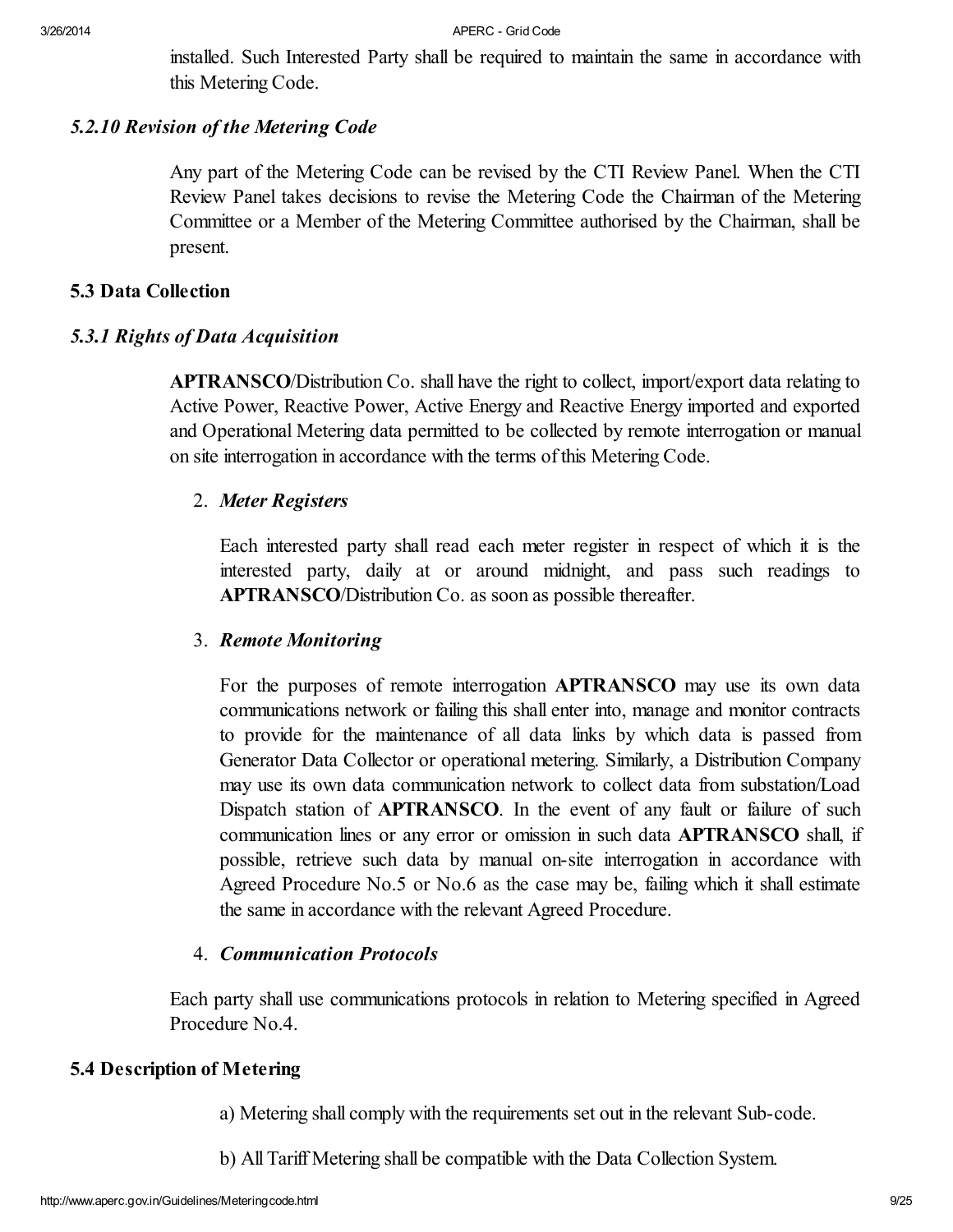c) All Generator Circuits/Substation circuits shall be compatible with the relevant Metering.

#### <span id="page-9-0"></span>5.5 Accuracy

Metering shall be accurate within the prescribed limits set out in the relevant Subcodes. With respect to Tariff Metering these prescribed limits shall be applied after adjustments have been made in accordance with the relevant Subcode to compensate for any errors due to measuring transformers and connections thereto and/or due to Generator/Substation Circuits.

# <span id="page-9-1"></span>5.6 Calibration

Each Registrant shall ensure that all Metering for which it is responsible and each Interested Party shall ensure that all Generator Circuits/Substation Circuits for which it is responsible shall, at the Effective date and thereafter, be calibrated or compensated in accordance with this Metering Code in order to meet the accuracy requirements in the Subcodes. The Registrant in the case of Metering or APTRANSCO in the case of Generator circuits and the Distribution Co. in the case of Substation circuits shall be granted access to such Metering or Generator/Substation circuits by the relevant Party upon reasonable notice and at reasonable times, in order to make or inspect any adjustments thereto and to attend any tests or inspection thereof required pursuant to this Metering Code.

#### <span id="page-9-2"></span>5.7 Proper Order, Testing, Sealing and Readings

#### <span id="page-9-3"></span>*5.7.1 Proper Order*

*5.7.1.1* Each Registrant shall at its own expense keep in good working order, repair and condition all Metering in respect of which it is the Registrant to ensure the correct registration, recording and transmission of the requisite data relating to, or in respect of, the quantity of Active and Reactive Energy and Active and Reactive Power measured by the relevant Metering and of the performance of the relevant Power Station/Sub-Station.

*5.7.1.2* Each Generator shall, at its own cost and expense, keep in good working order, repair and condition all Generator circuits for which it is responsible.

3. APTRANSCO shall at its own expense, keep in good working order, repair and condition all substation circuits for which it is responsible.

# 2. *Testing*

*5.7.2.1* Any new or replacement meters shall be tested by the Registrant as soon as reasonably practicable after installation.

2. Any new or replacement meters shall be calibrated at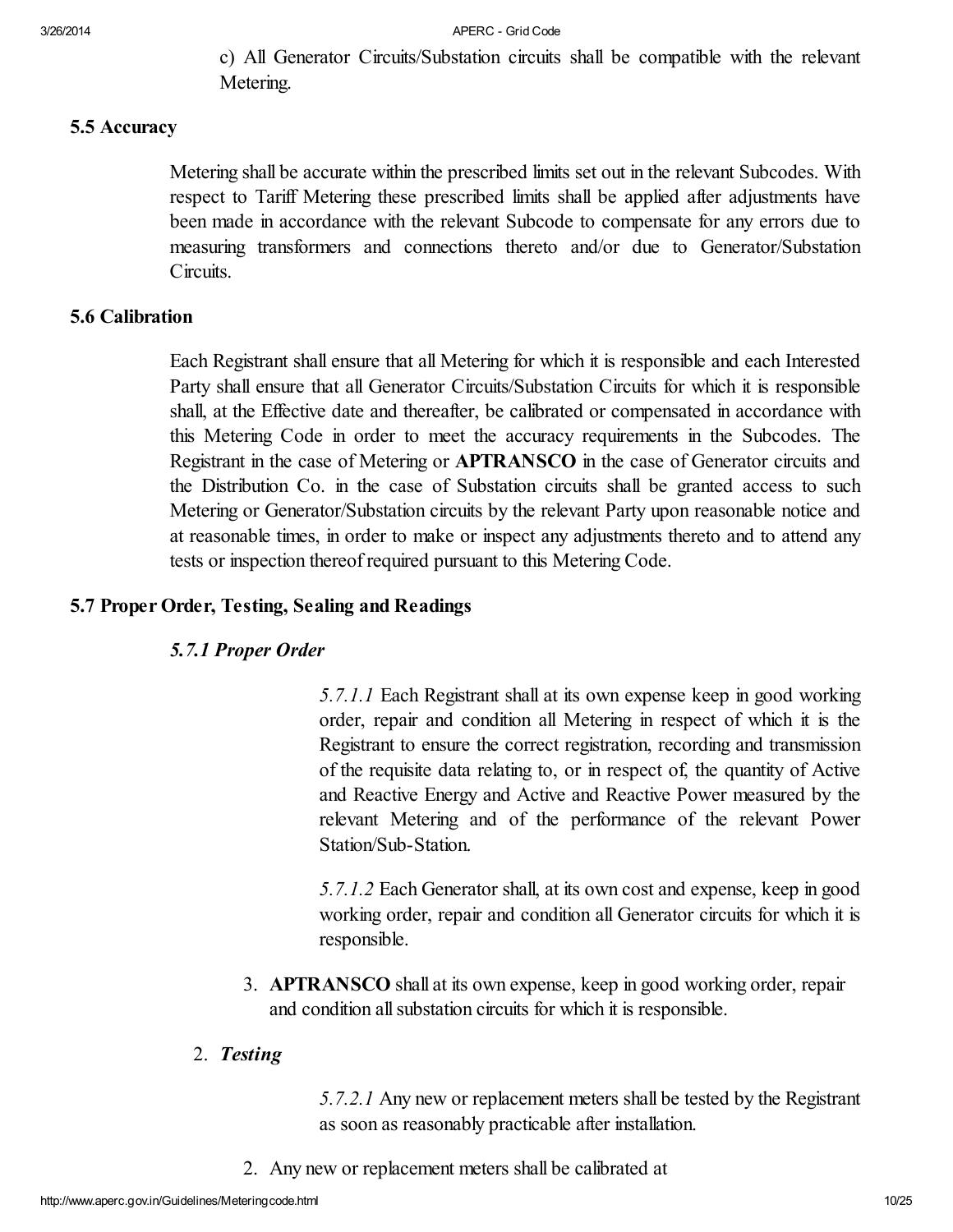APTRANSCO's/Generator's meter testing department prior to installation of the same.

- 3. No less frequently than is specified in the relevant Subcode each Registrant shall carry out a periodic calibration of all Metering in respect of which it is Registrant.
- 4. The Registrant shall give APTRANSCO or (in the case of metering of which APTRANSCO is the Registrant) the Distribution Co. at least one month's prior written notice of a routine test and 5 days prior written notice in the case of every site test of new, replacement or modified metering stating the date, time, work required and estimated duration of every such test except where such test is carried out as a result of an emergency or equipment failure in respect of metering which is already in service.
- 5. APTRANSCO/Distribution Co. as the case may be shall have the right to attend any such test should it so require. Any such test shall comply with the relevant Sub-code. A copy of all test reports shall be given to the Interested Party.
- 6. The costs and expenses ofsuch testing shall be borne by the Registrant.
- 7. If all or any part of a Generator/Substation circuit is replaced, the relevant Generator/Substation circuit shall be recalibrated as soon as possible. If required Generator/Distribution Co. and APTRANSCO shall agree to any change that may be necessary to the existing compensation for that circuit.

# 2. *Ad-hoc Testing*

*5.7.3.1* If any party has reason to believe that Metering or Generator Circuits/Substation Circuits are not performing properly or within the prescribed limits of accuracy referred to in the relevant Subcode, then such party (where it is not APTRANSCO) shall promptly notify APTRANSCO accordingly.

- 2. Subject to 5.7.3.3 APTRANSCO shall notify the relevant Registrant or Interested Party promptly and require him to test the accuracy of the relevant Metering or Generator/Substation Circuits as soon as practicable but in any event within 24 hours of receiving notification of such requirement, whereupon the relevant Registrant or Interested Party, as the case may be, shall inspect such Metering or Generator Circuits/Substation Circuits and carry out such tests as **APTRANSCO** shall reasonably deem necessary to determine the accuracy of the same.
- 3. Where APTRANSCO has reason to believe it would not be appropriate for the relevant Registrant or Interested Party to test the accuracy of Metering or Generator/Substation Circuits then APTRANSCO shall, without being required to give prior notice to the relevant Registrant or Interested Party, as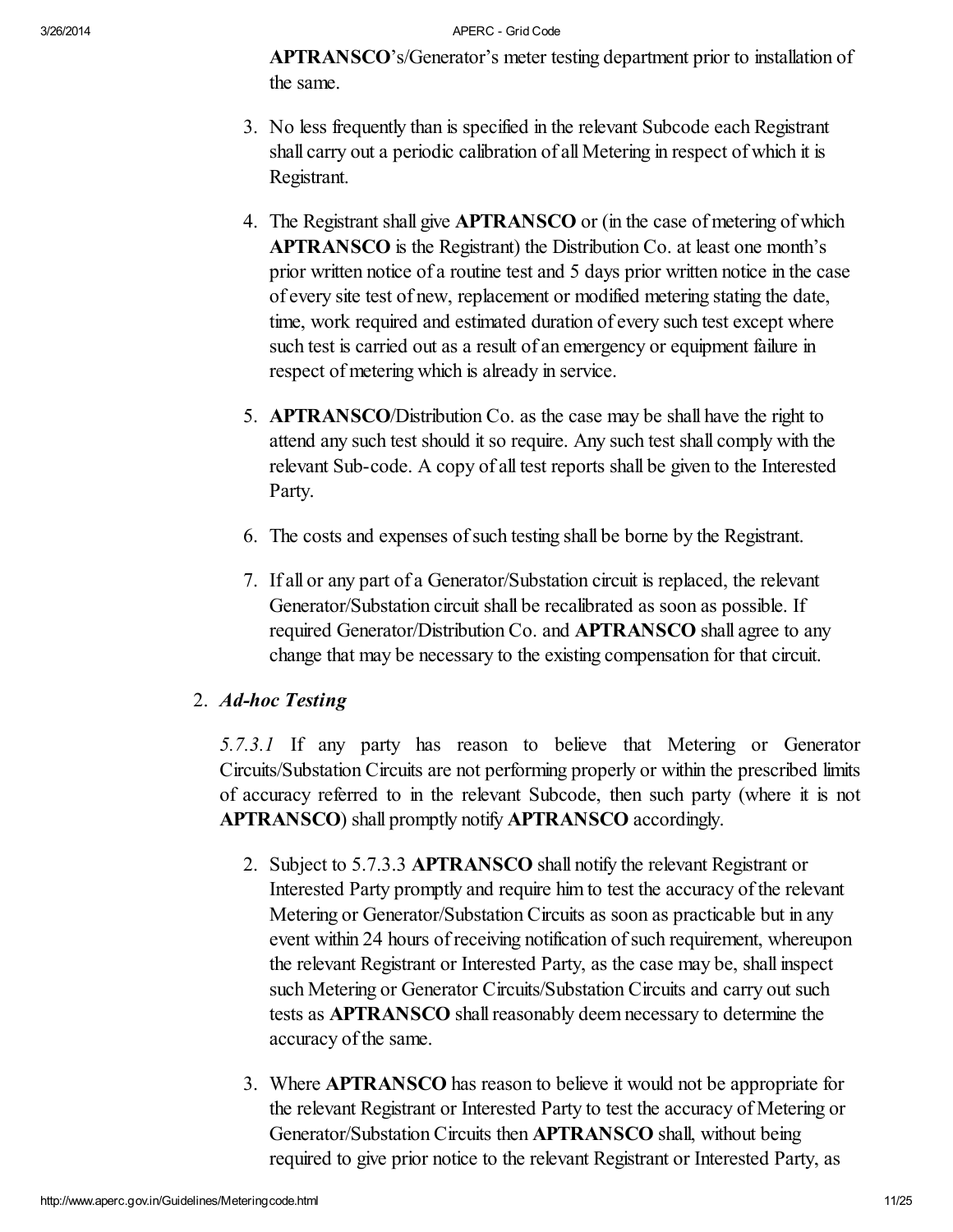the case may be, inspect such Metering or Generator Circuits/ Substation Circuits and make such tests as APTRANSCO shall reasonably deem necessary to determine the accuracy of the same.

- 4. Subject to 5.7.3.5 below:
	- 1. the Registrants' costs associated with any such inspections and tests of Metering referred to in 5.7.3 shall be borne by such Registrant and
	- 2. the Interested Party's costs associated with any such inspections and test of Generator Circuits /Substation circuits referred to in 5.7.3 shall be borne by such Interested Party.
- 5. Where any Metering or Generator /Substation Circuits pass all inspections and tests required pursuant to 5.7.3.2 or 5.7.3.3, the costs of or associated with such inspections and tests referred to in 5.7.3.4 shall be borne by the Party which has notified **APTRANSCO** pursuant to 5.7.3.1, or otherwise by APTRANSCO which shall reimburse the relevant Registrant or Interested Party such costs and expenses on demand.
- 6. Calibration certificates for test equipment shall be made available for the relevant Registrant or Interested Party.

# <span id="page-11-0"></span>*5.7.4 Testing General*

*5.7.4.1* Subject to 5.7.3.3 above, any testing of any Metering or Generator/Substation Circuits shall, prima facie, be carried out by the Registrant in the case of Metering, or by the Interested Party in the case of Generator Circuits/Substation Circuits, on the relevant Metering or Generator/Sub-Station Circuits mounted in their operational position.

Both the Interested Party and the Registrant or (where APTRANSCO is not the Registrant) APTRANSCO shall have the right to attend all such testing. All testing will be carried out in accordance with the relevant Subcode. Any breaking of seals and Sealing on Tariff metering will be carried out in accordance with Agreed Procedures No. 1 or 2 as the case may be. The test performance of any metering or generator circuits / substation circuits shall be compared with calibrated test equipment by one of the following methods:

> *5.7.4.1.1* injecting into the measuring circuits (i.e. excluding the primary current and voltage transformers) and comparing the readings or records over such period as may reasonably be required by APTRANSCO or where an Interested Party has requisitioned the test, by that Interested Party to ensure a reliable comparison or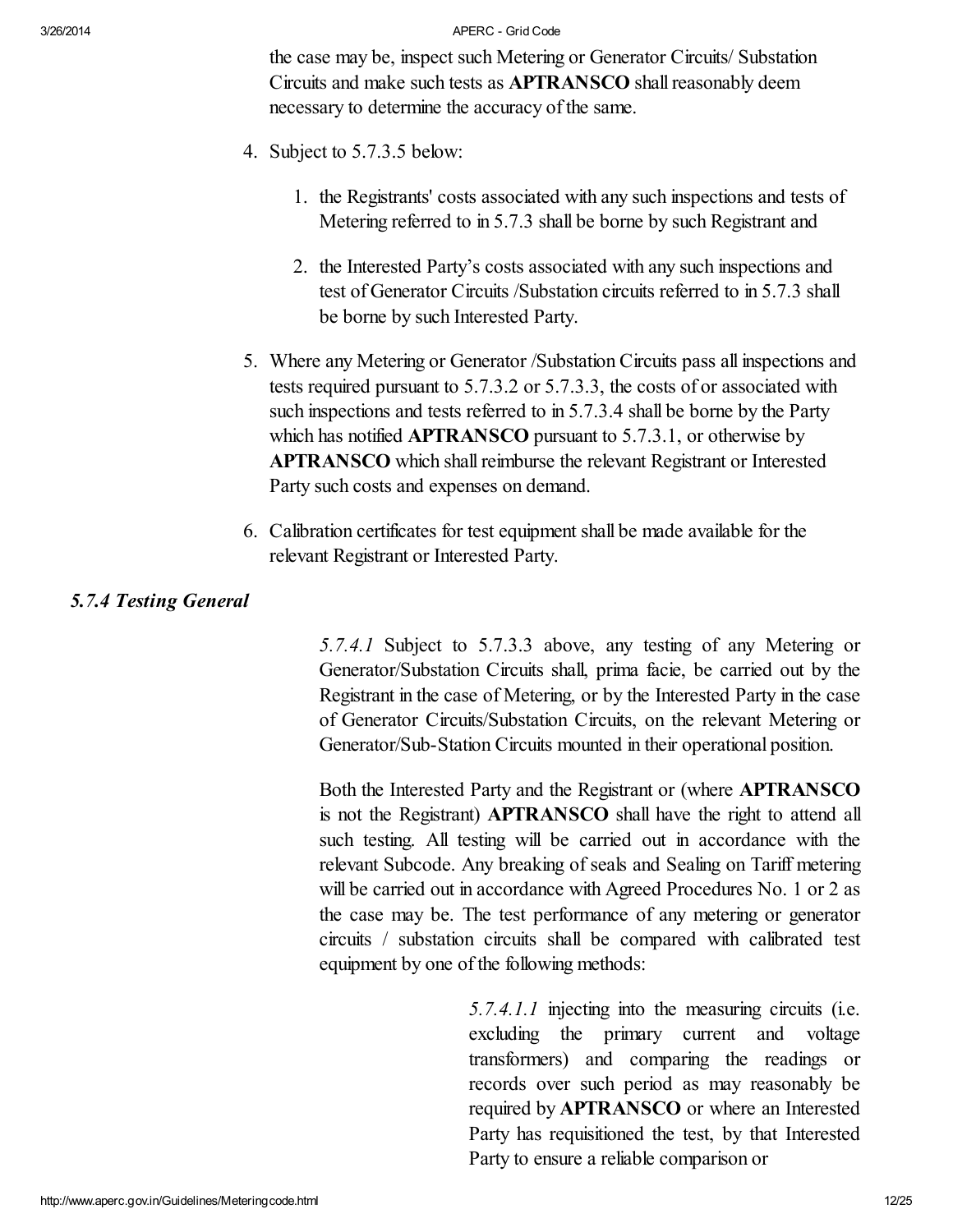*5.7.4.1.2* where practicable, operating the calibrated test equipment from the same primary current and voltage transformers as the meter under operating conditions. The readings or recordings of the meter and the calibrated test equipment shall be compared over the required period by APTRANSCO or, where the test is carried out at the behest of the Interested Party by the Interested Party, to ensure a reliable comparison or

*5.7.4.1.3* in any other circumstance, such other method as may be reasonably specified by APTRANSCO or Interested Party.

#### <span id="page-12-0"></span>*5.7.5 Test Failures*

- 1. Any meter which fails any test whilst in its operational position shall be removed by the Registrant forthwith and tested by APTRANSCO under laboratory conditions at APTRANSCO's meter testing department in the presence of the Registrant or the Interested Party. APTRANSCO shall give the Registrant or Interested Party, as the case may be, prior notice of such test.
- 2. Where meters are removed in accordance with 5.7.5.1 on circuits that are required to remain in service the meter shall be replaced by the Registrant forthwith with a previously recalibrated meter suitably prepared and compensated for the circuit or, where the Metering includes both main and check meters, and the meter (main or check) which is to remain on site is within its calibration period, such other metering may be removed provided it is returned to site or replaced within 14 days. In such circumstances where the remaining meter is the check meter it shall, for all estimation or retrieval purposes, be regarded as the main meter until replacement or return to site of the main meter.

# 6. *Records*

*5.7.6.1* Each Registrant or Interested Party shall at its own cost and expense maintain a register in relation to Metering for which it is responsible.

Each register shall detail any relevant loss adjustment factors and specification details e.g. serial number and accuracy class and all relevant matters as may be required by the relevant Subcode relating to the calibration of such Metering including the dates, location and results of any tests, readings, adjustments or inspections carried out. Any temporary or permanent replacement of meters and the dates on which any seal was applied or broken, the reason for any seal being broken and the persons carrying out and attending any such tests, readings, inspections or sealings shall also be recorded in the register. Such records shall also include any other details as may be reasonably required by APTRANSCO or any other Registrant. Any such records shall be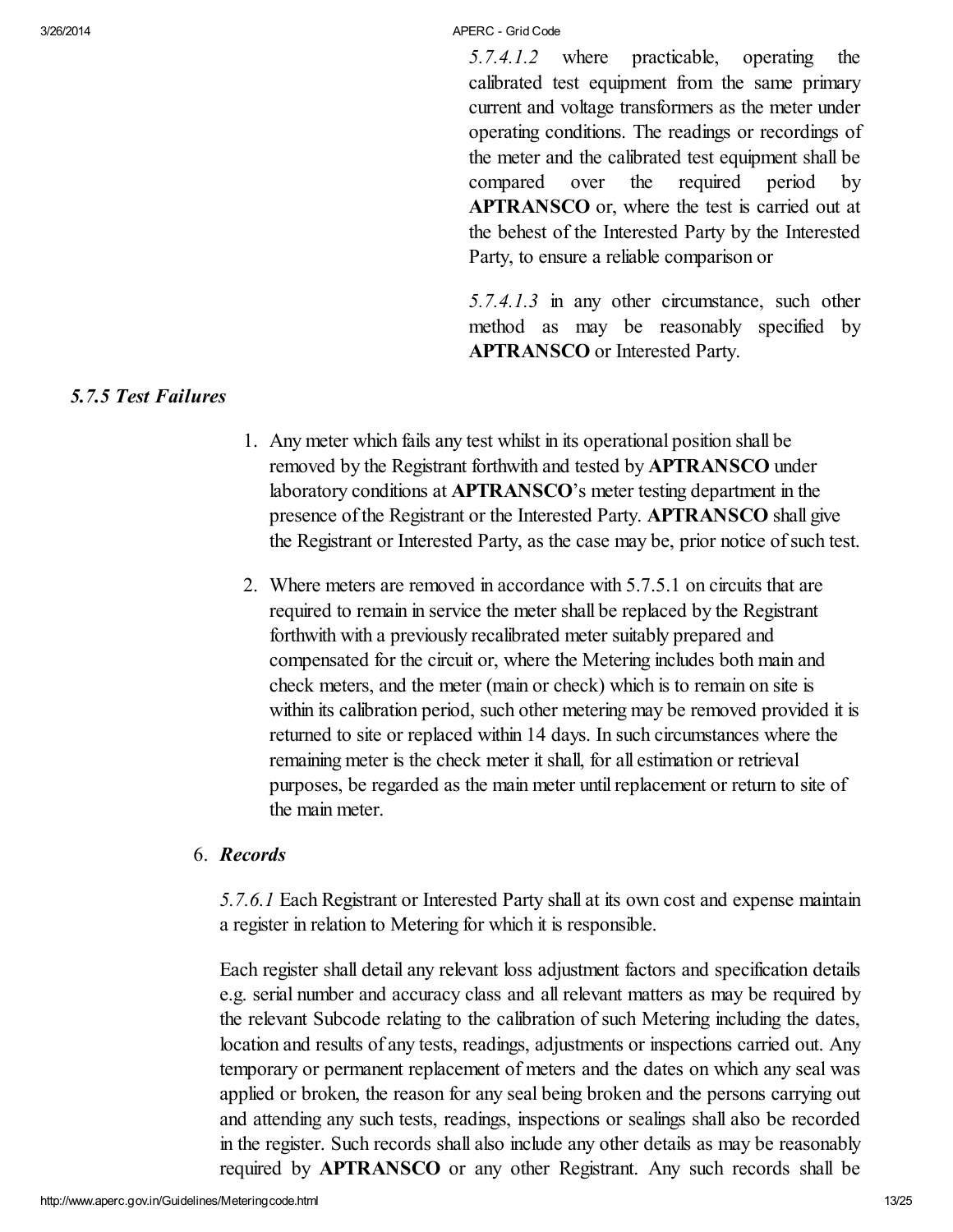complete and accurate and be retained for a minimum period of 12 months following the removal of the relevant Metering or Generator Circuits/Substation Circuits. Any data which forms part of such metering records shall be made available to the Interested Party and/or **APTRANSCO**, as applicable. Copies of the results of all manual readings, adjustments, tests and inspections shall be provided to the Registrant, Interested Party or APTRANSCO as appropriate, but without limitation and in accordance with the Agreed Procedures.

*5.7.6.2* Each Registrant shall pass such records or copies of the above to the successor Registrant in relation to any Metering.

*5.7.6.3* Each Registrant or in the case of Generator Circuits/Substation Circuits, each Interested Party shall, at its own cost and expense, ensure that APTRANSCO/Distribution Co. is provided with copies of all records referred to in 5.7.6.1 and that these are updated forthwith whenever there is any change in the information contained in such records.

*5.7.6.4* Each Party shall upon reasonable notice and at reasonable times have access to the records maintained by the Registrant or Interest Party pursuant to 5.7.6.1 and used for the purposes of a PPA which the Party has entered into and may take copies thereof.

*5.7.6.5* Each Party shall upon reasonable notice and at reasonable times have access to the operational Metering data that is relevant to the Generating unit / Substation operated by such party.

7. *Sealing*

*5.7.7.1* Following the Effective Date, all Tariff Metering as is capable of being made secure shall be sealed by **APTRANSCO**. The seal shall be replaced following any test or inspection in accordance with Agreed procedures No.1 or No.2 as the case may be, except, where sealing is impractical in the reasonable opinion of such Registrant and/or APTRANSCO or Interested Party as is appropriate having regard to the physical and electrical configuration at each relevant connection site.

- 2. Each Generator and APTRANSCO shall, following the Effective Date, make arrangements for all Generator Circuits/Substation Circuits as are capable of being made secure, to be sealed by it or on its behalf in accordance with Agreed Procedure No.1 except where in the reasonable opinion of the relevant Generator and APTRANSCO, having regard to the physical and electrical configuration at each relevant connection site, it is impractical.
- 3. No seal applied pursuant to this Metering Code shall be broken or removed except in the presence of, or with the prior consent of the Party affixing the seal, or on whose behalf the seal has been affixed unless it is necessary to do so in circumstances where (i) both main and check meters are malfunctioning,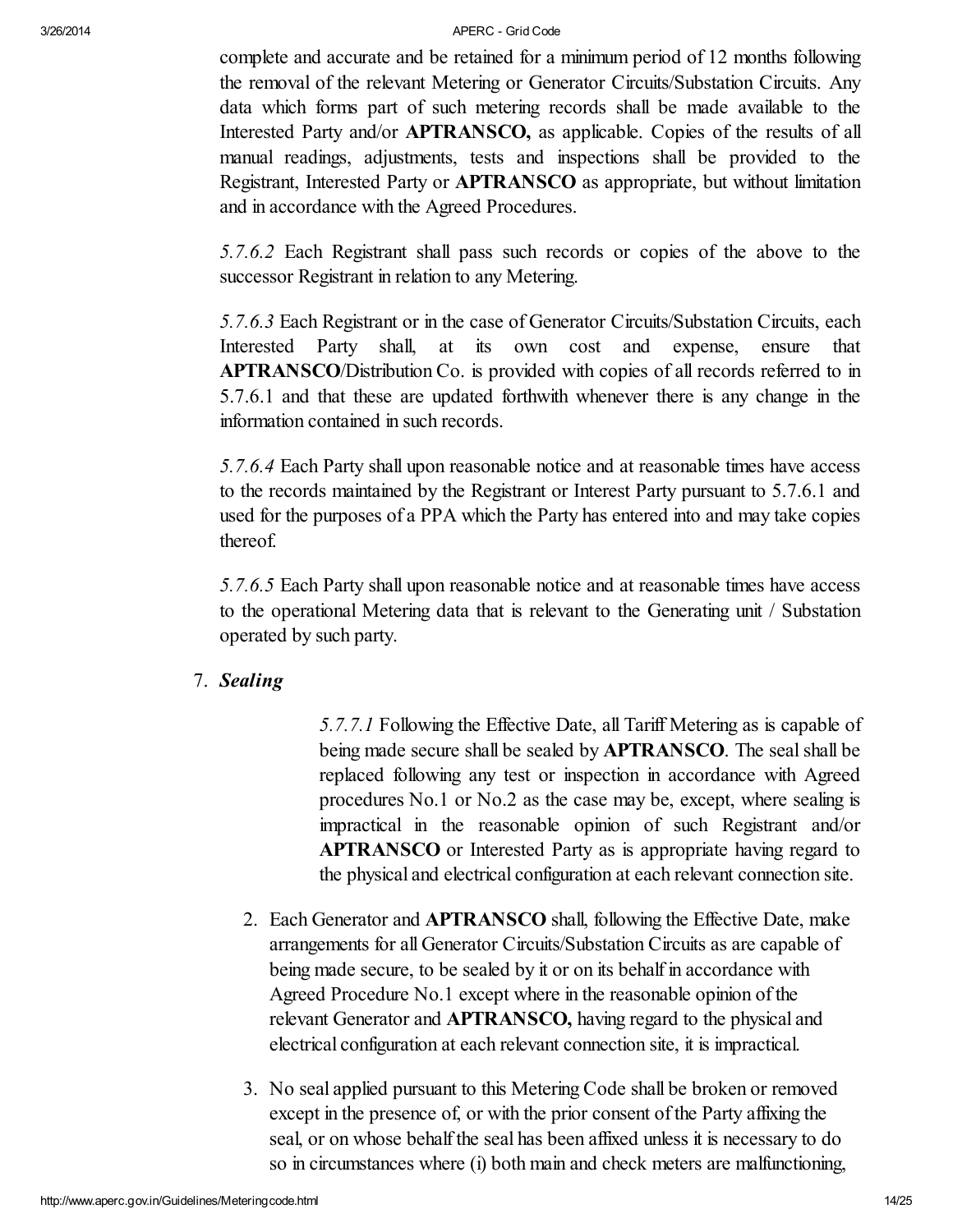or there occurs a fire or other similar hazard and such removal is essential and such consent cannot be obtained (provided that the Party which has affixed the seal and which has not given such consent shall be informed immediately thereafter), or  $(ii)$  such action is required for the purposes of 5.11. Where verbal consent is given it must be confirmed in writing immediately after taking the necessary action.

The seals of the Tariff meters shall be broken in the presence of representatives of both parties (e.g. Generator and APTRANSCO) i.e., the supplier of energy who raises the bill and the receiver who pays the bill.

- 4. No party shall incur any liability under this Metering Code in the event it cannot perform any of the duties hereby prescribed due to any such consent required by 5.7.7.3 being withheld, save that it shall promptly inform APTRANSCO and the relevant Registrant or Interested Party accordingly.
- 5. Each Party shall ensure, so far as it is able, that physical access to Metering and Generator Circuits/Substation Circuits is, where practicable, restricted to personnel who are required to have such access for the proper performance of their duties and have received permission for such access. Record of any such access shall be maintained by the Party on whose land the Metering or Generator Circuits/Substation Circuits are positioned, with copies provided to the Registrant and APTRANSCO pursuant to 5.7.6.3.

In addition, all Metering and Generator Circuits/Substations Circuits, where practicable, must be made secure, if necessary by providing padlocks.

The lists of persons authorized to inspect and to note meter readings shall be kept at Generating Stations and EHT Sub-Stations. The lists shall be updated periodically and whenever changes occur and the revised lists shall be kept at the Station.

6. Each Party shall control the issue of its own seals and sealing pliers and shall keep an accurate register of allsuch pliers and the authorised persons to whom they are issued.

7.

- 8. The points of sealing shall be
- a. CT secondary boxes
- b. PT secondary boxes
- c. Meter Box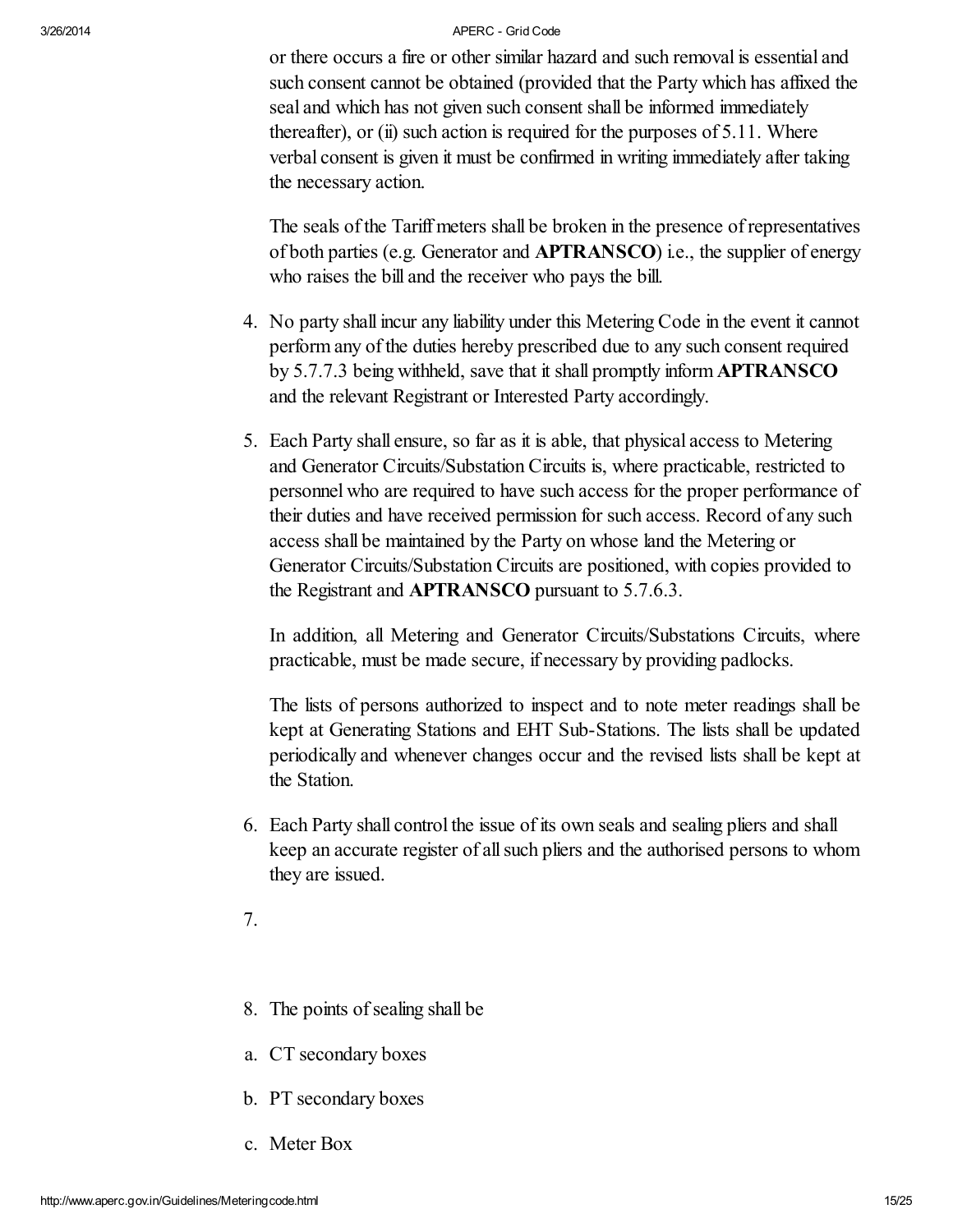- d. Meter Test Block
- e. Meter TerminalCover
- f. Meter Cover
- g. Panel doors where CT and PT secondary circuits are terminated and/or provisions for shorting/breaks/fuses/links etc., are available.
- h. PT selector relay where automatic change over of potential supply to meter from one PT to another is provided.
- i. CT primary links and top covers of CTs where ratio changes are by primary change over.

# 6. *Inspection and Readings*

*5.7.8.1* APTRANSCO shall ensure that all meters which are subject to the terms of this Metering Code are inspected and read by it, or on its behalf, by on-site interrogation not less than once in every three months, and shall give the Registrant or the Interested Party at least five day's prior notice thereof, or such shorter period as the relevant parties may agree. A failure to notify in accordance with 5.7.8.1 shall invalidate the results of any such inspection or reading. Each reading shall be taken at or as close as is practicable to the end of a Settlement period. APTRANSCO shall keep written reports of all such inspections and readings and provide copies to the Registrant or the Interested Party for the purposes of 5.7.6.1. Any resulting discrepancies will be dealt with as provided in 5.9, the relevant Agreed Procedure and the relevant PPA.

*5.7.8.2* The Registrant or Interested Party, as the case may be, shall have the right to attend any such inspection and readings, although their failure to attend shall not prevent such inspection or reading taking place nor invalidate its results. The representative of any Interested Party or Registrant shall acknowledge the results of any such inspection or reading in the manner required by the Agreed Procedure.

# <span id="page-15-0"></span>5.8 Access

# <span id="page-15-1"></span>*5.8.1. Rights of Access*

Each Party hereby agrees to grant to any other party, its employees, agents and contractors and persons duly authorised by them full right to enter and remain upon any part of such Party's property to the extent necessary for the purposes of this Metering Code subject to the other provisions of 5.8. Each Party granting access must further ensure that any consents or other forms of approval obtained remain valid at the time of such access including, if appropriate, rights of access across third party land.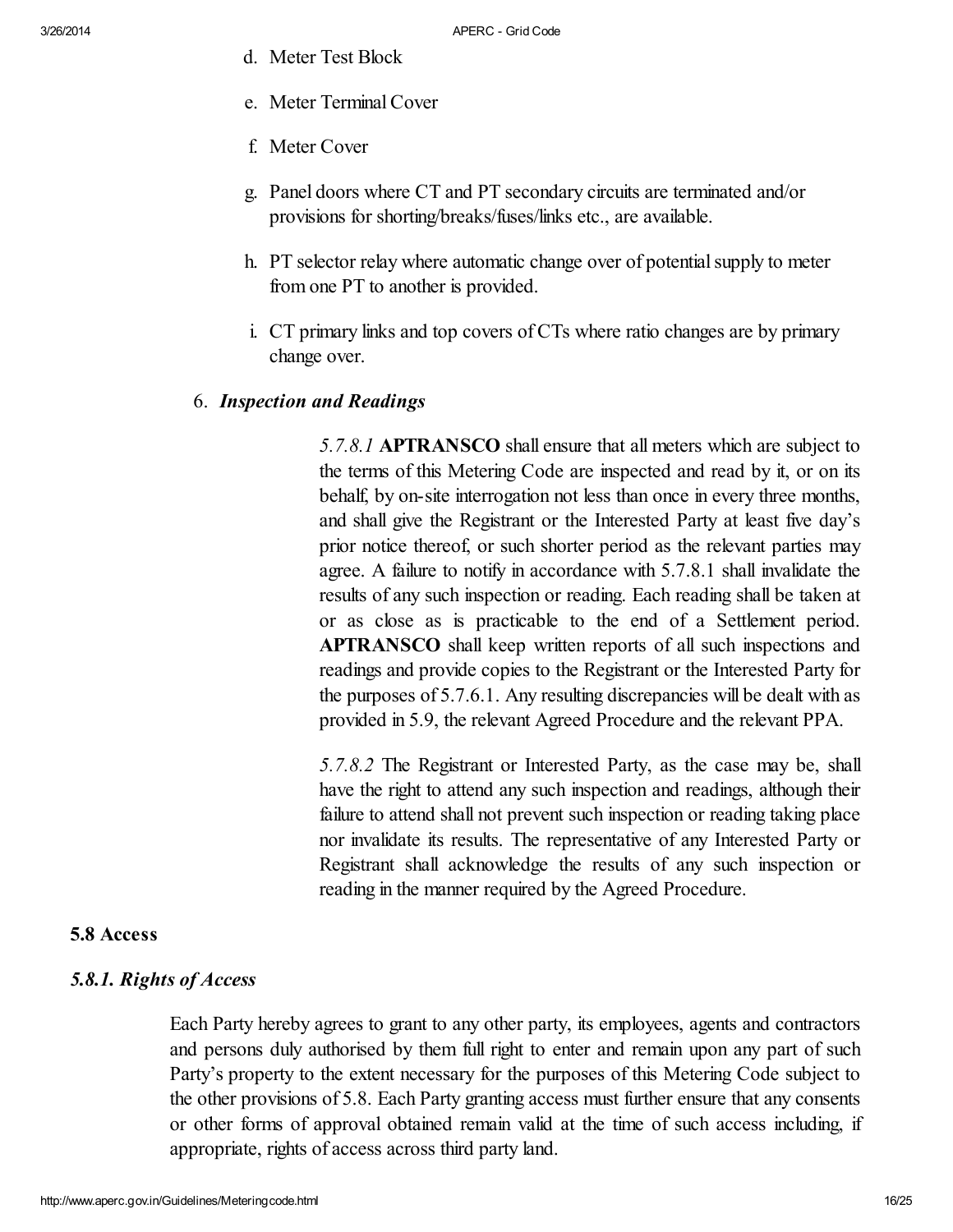#### <span id="page-16-0"></span>*5.8.2 Access with Equipment*

The right of access provided for in 5.8.1 includes the right to bring in such vehicles, plant, machinery, test kits, loading kits, sub-standard meters and maintenance or other materials as shall be necessary for the purposes of this Metering Code.

#### <span id="page-16-1"></span>*5.8.3 Authorization for Access*

Each Party shall ensure that any particular authorisation or clearance for any person which is required to be given to ensure access is available on the arrival of such person at the relevant site.

# <span id="page-16-2"></span>*5.8.4 Limiting Disruptions and Disturbances*

Subject to the right of **APTRANSCO** to inspect without notice pursuant to 5.7.3.3 each Party shall ensure that all reasonable arrangements and provisions are made and/or revised from time to time, as and when necessary or desirable, to facilitate any right of access granted pursuant to 5.8.1 with the minimum of disruption, disturbance and inconvenience. Such arrangements and provisions may to a reasonable extent limit or restrict the right of access and/or provide for any party to make directions or regulations from time to time in relation to a specified matter. Matters to be covered by such arrangements and/or provisions include:

- 1. the identification of Access relevant to Metering Circuits
- 2. the particulars of access routes applicable to the land in question having particular regard to the weight and size limits on these routes any limitation on time of exercise of the right of access
- 3. any requirements as to prior notification and as to authorisation or security clearance of individuals exercising such right of access and procedures for obtaining the same.
- 4. the means of communication of any relevant directions or regulations made by the Party granting access and
- 5. the identification of, and arrangements applicable to, personnel exercising the right of access granted by 5.8.1 and
- 6. Safety Procedures

Each person/employee granted access shall observe and comply with any such safety arrangements and all provisions (or directions or regulations issued pursuant thereto) that are made from time to time.

# <span id="page-16-3"></span>*5.8.5 Responsibilities of Access*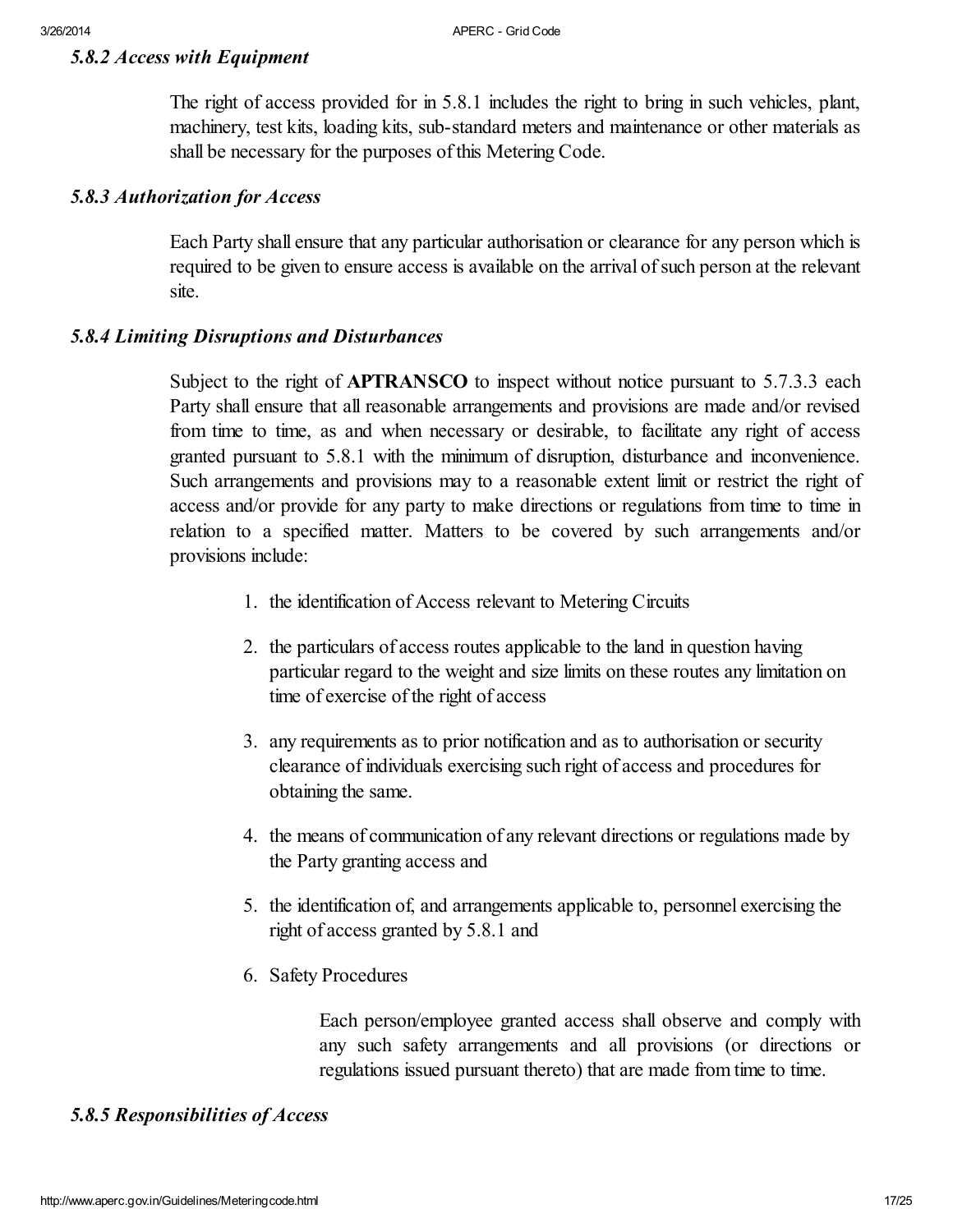Each party granted access shall ensure that all reasonable steps are taken in the exercise of any right of access to:

- 1. avoid or minimise damage in relation to the property over which they have access, and
- 2.
- 3. cause as little disturbance and inconvenience as possible to any party or other occupier of such property, and shall make good any damage caused to any such property in the course of exercising such rights, as soon as may be practicable. Subject to this, allsuch rights of access shall be exercisable free of any charge or payment of any kind.

# <span id="page-17-0"></span>*5.8.6 Locations of Operational Metering*

In the case of Operational Metering **APTRANSCO** shall agree with the Interested Party (such agreement not to be unreasonably withheld) whenever such Operational Metering is sited in an area which includes both Operational Metering and other equipment which is of importance in relation to a Generating unit and if it is so, the Interested Party shall maintain, or with the approval of APTRANSCO, shall arrange the maintenance of such Operational Metering on behalf of, and under the supervision of APTRANSCO, with APTRANSCO bearing all such costs and expenses as are reasonable in respect thereof.

# <span id="page-17-1"></span>*5.8.7 Non-Liability if Metering Access is Denied*

For avoidance of doubt, no party shall incur any liability under this Metering Code in the event it cannot perform any of its duties hereunder due to access to Metering being denied to it, save that such party shall promptly inform APTRANSCO, the relevant Registrant and the Interested Party accordingly.

# <span id="page-17-2"></span>5.9 Metering Discrepancies

The parties acknowledge that, in transmitting metered data, impulses representing electrical quantities may be lost between the relevant meter and the APTRANSCO Data Collector or the Data Collection System, giving rise to inaccuracies in Settlement values, notwithstanding that the Metering is complying with the standards required by this Metering Code. In such Circumstances any differences between electricity flows recorded on meters and the total of the Settlement values recorded in the Data Collection System will be noted at the time that the meter is inspected and read pursuant to 5.7.8 or 5.3.2. Reports of such meter readings will be provided to the Interested Party and any resulting discrepancies will be dealt with as provided in the relevant Agreed Procedure and PPA. In any other circumstances where metering is not complying with the standards required by this Metering Code such difference will be dealt with in accordance with  $5.12$ .

http://www.aperc.gov.in/Guidelines/Meteringcode.html 18/25 No financial adjustment shall be made to any payment to be made in respect of a day under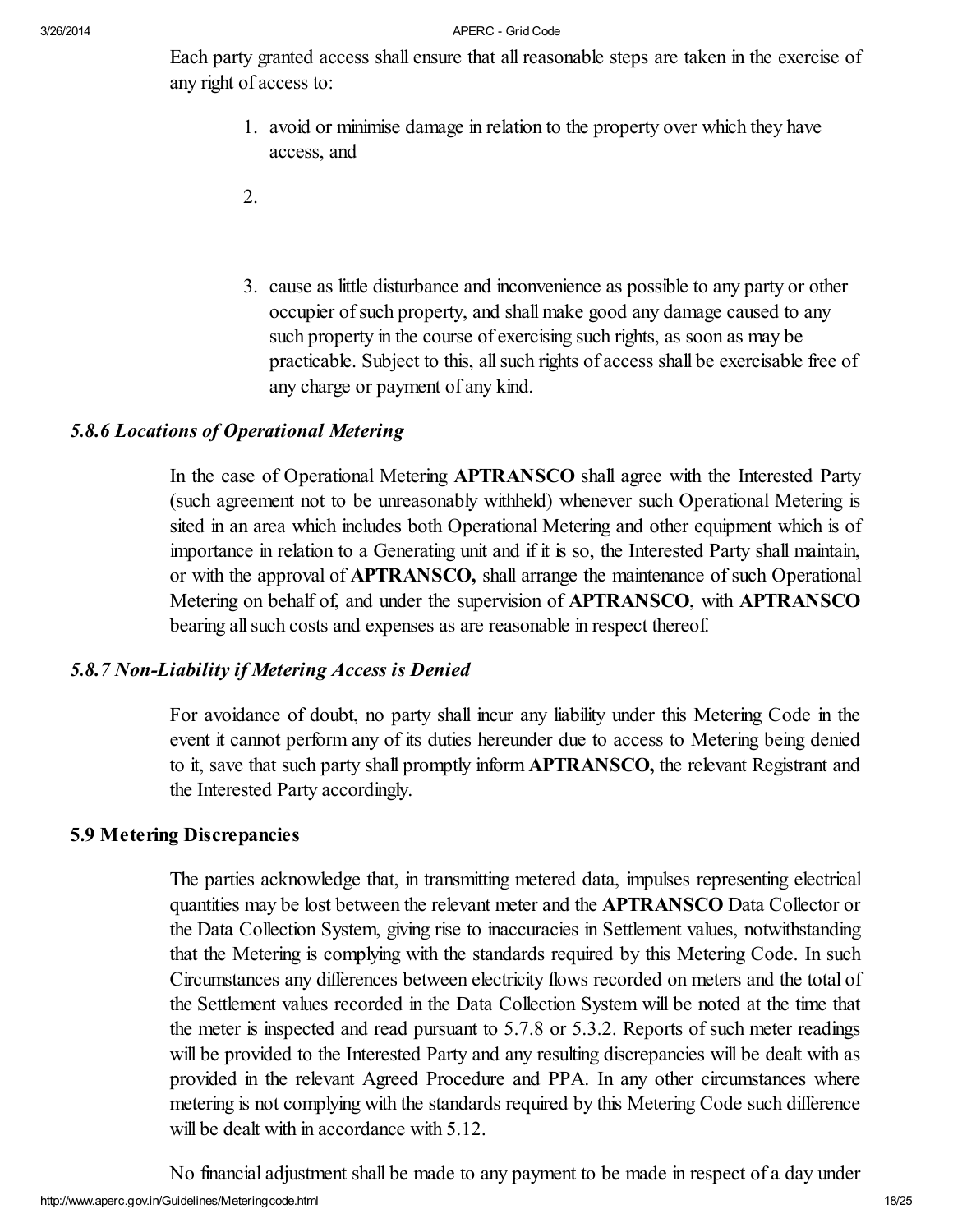a PPA as a result of identifying any metering discrepancy in respect of such day unless a dispute is raised in respect of such discrepancy prior to the expiry of the seventh Business Day following receipt by the Interested Party of the confirmation statement in respect of such day, or the Meter Reconciliation statement which identifies such discrepancy.

As far as possible settlement values shall be derived from the direct readings of the meters read by personnel and conveyed by phone or by post.

# <span id="page-18-0"></span>5.10 Defective Equipment

If at any time any metering is destroyed or damaged, or otherwise ceases to function, or is found to be outside the prescribed limits of accuracy referred to in 5.5, the Registrant or, the Interested Party shall, subject to compliance with its obligations under 5.7.7, promptly adjust, renew or, repair the same or replace any defective component or, procure the same so as to ensure that the relevant Metering is restored to service and operating within the prescribed limits of accuracy within one month from the date of noticing the defect. Metering includes the secondary circuits of instrument transformers.

# <span id="page-18-1"></span>5.11 Sanctions for non-compliance

In the event that a Registrant or Interested Party cannot or does not comply with its obligations to repair, adjust or, replace or, renew any defective component pursuant to 5.10, APTRANSCO or the Interested Party shall have the right to carry out such repair, adjustment, replacement or renewal and to recover its costs, expenses and interest thereon from such Registrant or Interested Party forthwith on demand.

# <span id="page-18-2"></span>5.12 Meter Failure

# <span id="page-18-3"></span>*5.12.1 Assumed Meter Readings in the event of Faulty Metering*

If at any time Metering ceases to function or is found to be outside the prescribed limits of accuracy referred to in 5.5 (as the case may be) for whatever reason then except in the circumstances in 5.12.4,

# 2. *Non-Functioning of Metering*

In the case of Metering ceasing to function, during the period from the date of such cessation or,

# *5.12.3 Other cases of Inaccuracy*

In any other case, during the period from the time when such inaccuracy first occurred or, if such time is unknown, from the midnight preceding the day during which the disputed reading occurred, until the date of adjustment or replacement, repair or renewal of such Metering under 5.10 and 5.11, the metering readings shall be deemed to be those calculated pursuant to Agreed Procedures No.1,2,3,4,5,6 and 7 as the case may be and in the case of disputes, the relevant PPA.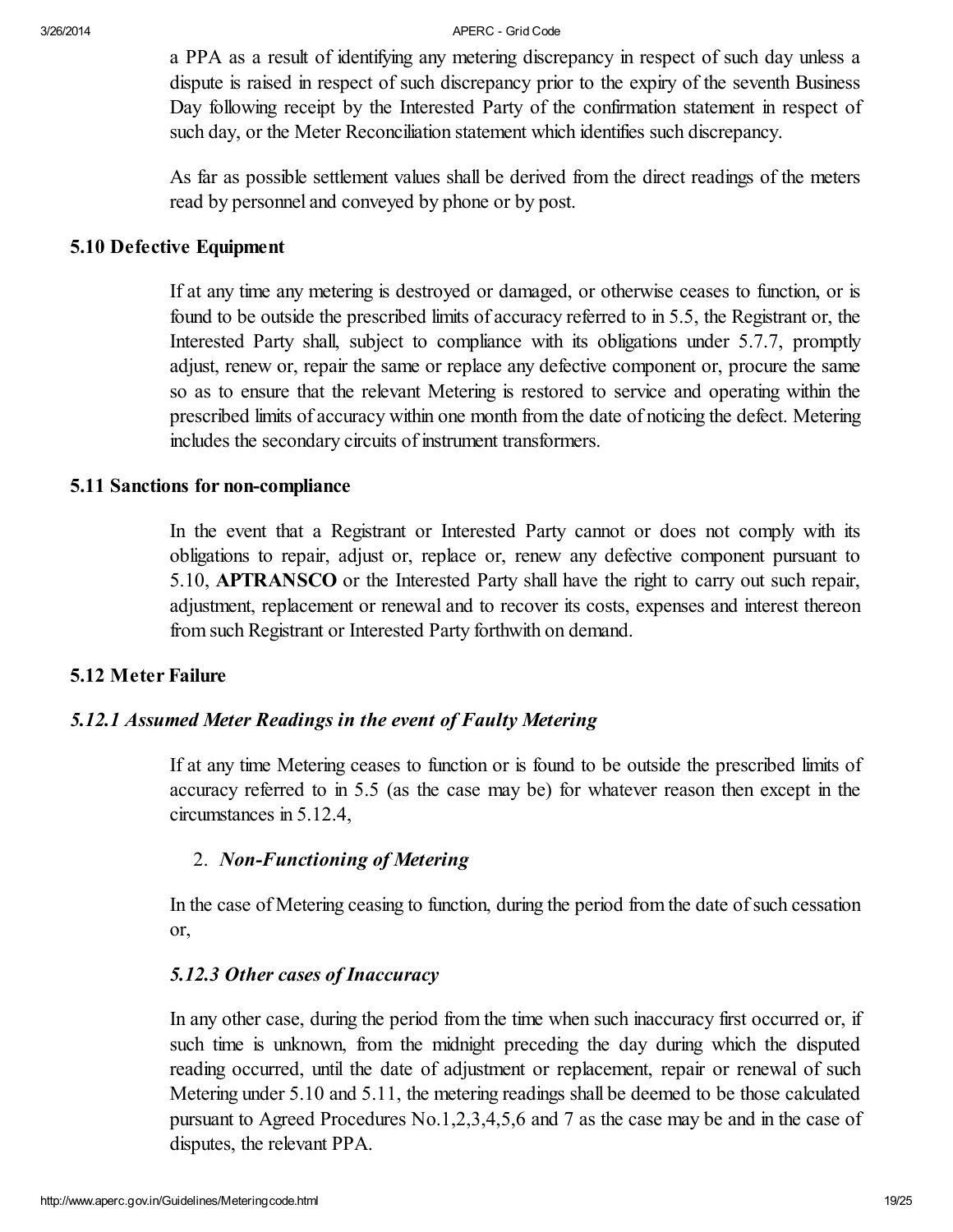# <span id="page-19-0"></span>*5.12.4 Voltage Transformer Fusing*

If any time a voltage transformer fuse on a circuit supplying a meter has failed with the result that the Metering is outside the prescribed limits of accuracy referred to in 5.5, the meter readings from the time the failure is deemed to have occurred until the voltage transformer circuit is again restored to the meter, shall be deemed to be those calculated pursuant to Agreed Procedures Nos.1,2,3,4,5,6 and 7 as the case may be, and in the case of disputes, the relevant PPA.

#### <span id="page-19-1"></span>5.13 Collection, Retrieval, Validation and Estimation of Data

Where a party identifies that, as determined by the relevant Agreed Procedure, data required from a Metering is incomplete, inaccurate or has not been transmitted or received, that Party will notify APTRANSCO, the Interested Party or the Registrant as appropriate, in accordance with the relevant Agreed Procedure taking into account the following priorities in the following order:

- 1. The need to obtain accurate data
- 2. The need to apply verification procedures
- 3. The need to produce edited or substitute data where it is incorrect or unavailable.
- 4. The need to rectify the metering, PTs and CTs at the earliest possible time.
- 5. The need to estimate by realistic methods the energy exchanged during the period while the metering, and/or PTs and/or CTs were defective.

#### <span id="page-19-2"></span>5.14 Disputes

# <span id="page-19-3"></span>*5.14.1 General*

Any dispute relating to metering which would affect any payment to be made or reduced in respect of a Generating Unit/Delivery point to the Distribution under a PPA shall be dealt with in accordance with the relevant Disputes procedure.

#### <span id="page-19-4"></span>*5.14.2 Referrals to the Metering Committee*

Any dispute in relation to the following matters shall be referred to the Metering Committee whose decision shall be final and binding and shall be communicated to all parties concerned.

#### *5.14.2.1* Siting of metering

*5.14.2.2* Technical specifications for Metering and associated installations like measuring transformers or the Data Collection System

#### *5.14.2.3* Sealing of Tariff Metering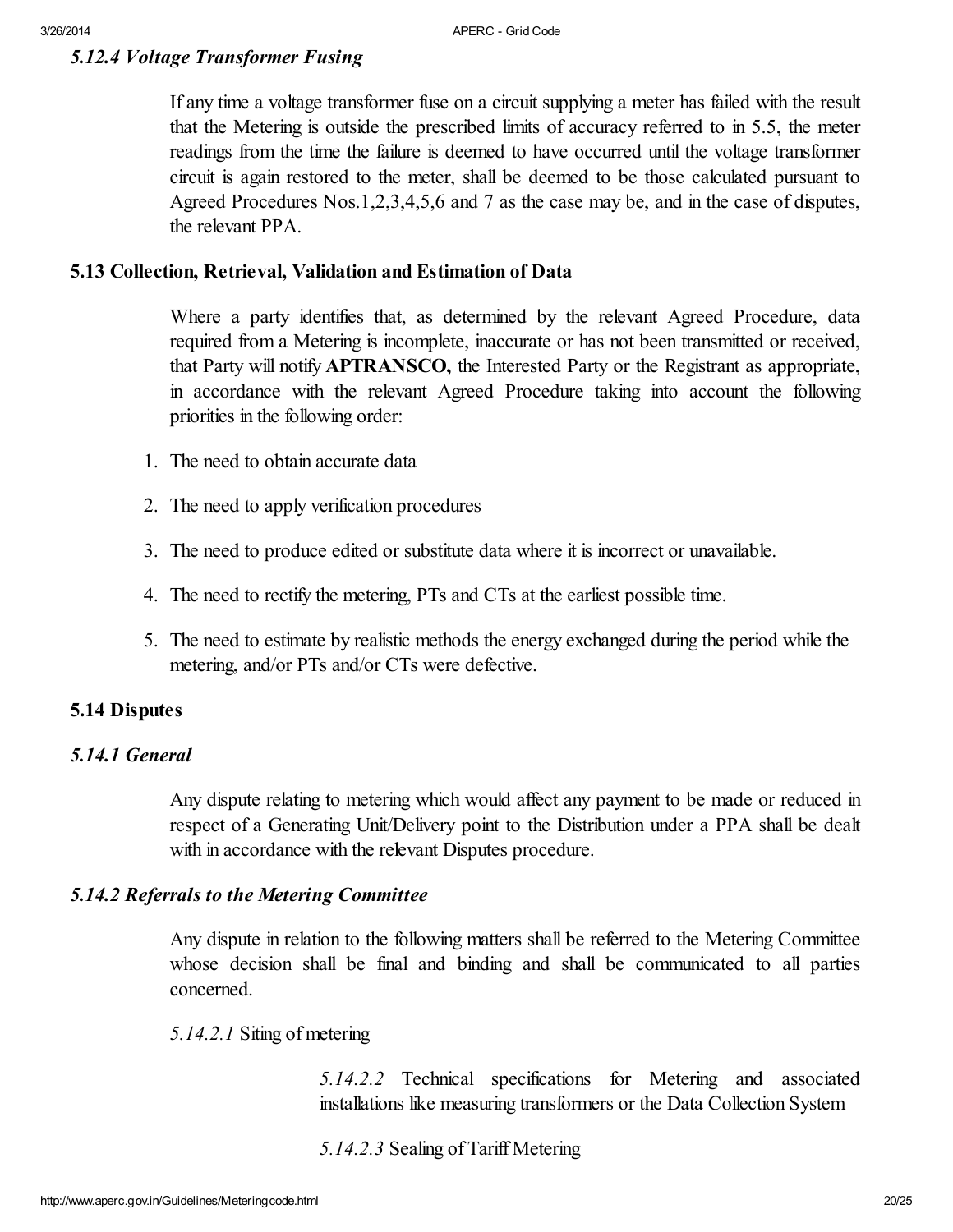*5.14.2.4* Compliance of Metering or Measuring transformers with technical specifications of the Metering Code.

# *5.14.2.5* Compensation values

*5.14.2.6* Any other issue pertaining to interface metering which a party may raise.

#### <span id="page-20-0"></span>*5.14.3 Procedure for Other Disputes*

Any other dispute under this Metering Code shall be dealt with in accordance the disputes procedure in the relevant connection Agreement or Section 1.5 of the General Code according to the subject and context.

# <span id="page-20-1"></span>*5.14.4 Testing of Metering*

Any testing of metering or measuring transformers required to settle a dispute shall be carried out in accordance with 5.7.4 and 5.7.5.

# <span id="page-20-2"></span>*5.14.5 Payment of Costs*

The Metering Committee shall have the power to order payment of costs and expenses in respect of any dispute referred to it in such manner as it considers appropriate. The Metering Committee shall have the power to demand any information it may properly and reasonably require to settle a dispute from any Party and such Party shall provide the relevant information on request.

# <span id="page-20-3"></span>5.15 Metering Committee

# <span id="page-20-4"></span>*5.15.1 Composition of the Metering Committee*

A Metering Committee shall be appointed for the purposes of this Metering Code. The composition of the metering committee shall vary depending upon whether it is considering generation matters or supply matters. It will comprise:

> *5.15.1.1* when it considers generation matters, one representative from APTRANSCO (such person having one vote for each vote cast by a Generator at the meeting), one representative from each major Generator (> 100 MW) one representative to represent all CPPs, one representative to represent mini hydel and non-conventional, and one representative from the Commissioner's Office, and

> *5.15.1.2* when it considers supply matters, one representative from APTRANSCO, one representative from each Distribution Company, and one representative from APERC. The representative from APTRANSCO shall have one vote for each vote cast by a DISCOM at the meeting.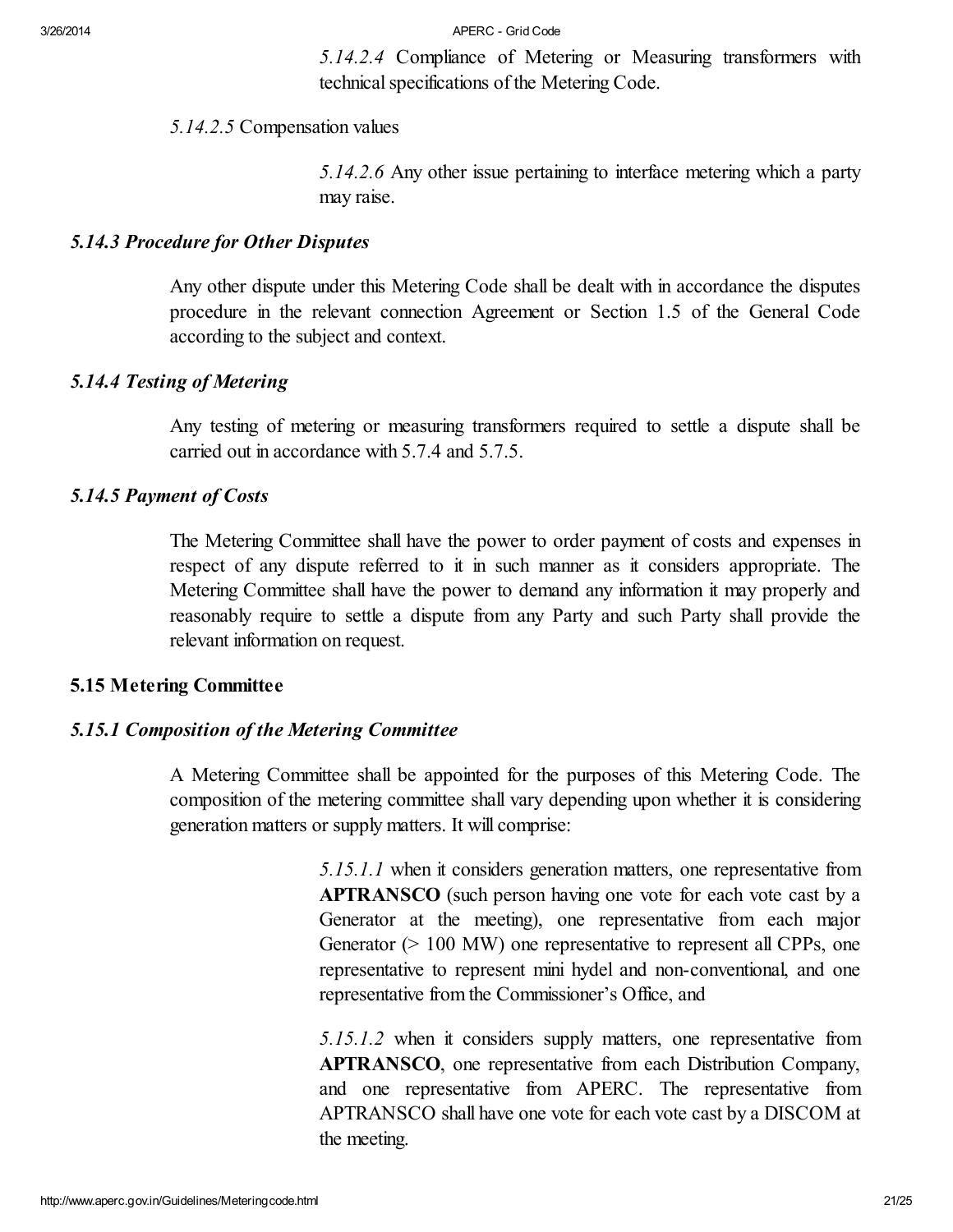# <span id="page-21-0"></span>*5.15.2 Appointments to the Committee*

Members of the Metering Committee shall be appointed from time to time by the relevant Party or Parties concerned. In default of appointment by the relevant Parties, the Commissioner shall have the right to appoint representatives from the Parties who have failed to appoint their own representatives. Members of the Metering Committee shall be required to enter into confidentiality undertakings in favour of all parties in a form specified by the Review Panel of Code of Technical Interface.

# 3. *Committee Voting Procedures*

Decisions of the Metering Committee shall be made by the voting of committee members attending any meeting. Save as provided in 5.15.1.1, and 5.15.1.2, each committee member shall have one vote. The Chairman, where necessary, shall have a casting vote. Two committee members with atleast one member from APTRANSCO and one member from each DISCOM involved in the issues to be discussed shall be a quorum for any meeting of the Metering Committee when supply matters are considered. Two committee members with one member from APTRANSCO and one member from the Generating Company involved in the issue shall be the quorum of the committee meeting when Generation matters are considered. No less than 5 Business Days notice of a meeting of the Metering Committee shall be given to all committee members entitled to attend such meeting, unless otherwise agreed by allsuch committee members.

#### <span id="page-21-1"></span>*5.15.4 Committee Chairman*

The Chairman of the Metering Committee shall be an ex-officio member of the CTI Review committee. He has one vote on matters pertaining to Metering. The Chairman shall be appointed by the Metering committee and in the absence of agreement, the representative from the Commissioner's office shall be the Chairman.

# <span id="page-21-2"></span>*5.15.5 Rules and Procedures*

The Metering committee shall operate in accordance with such other rules and procedures as are laid down by it.

# <span id="page-21-3"></span>*5.15.6 Committee Secretary*

One representative from APTRANSCO shall be the Member-Secretary and act as Secretary of the Metering Committee for the purpose, inter alia of giving and receiving of notices. The addresses and telephone numbers of all Committee Members shall be furnished to the Secretary. The address and telephone number of the Secretary shall be informed to all Committee Members, the Chairman of the Committee, the Corporate Offices of all entities and APERC.

#### <span id="page-21-4"></span>*5.15.7 Attendance at the Committee by Non-Members*

A technical person from the manufacturers of Meters may attend any meeting without voting right on invitation by Generators/APTRANSCO/Distcoms/ Commissioner.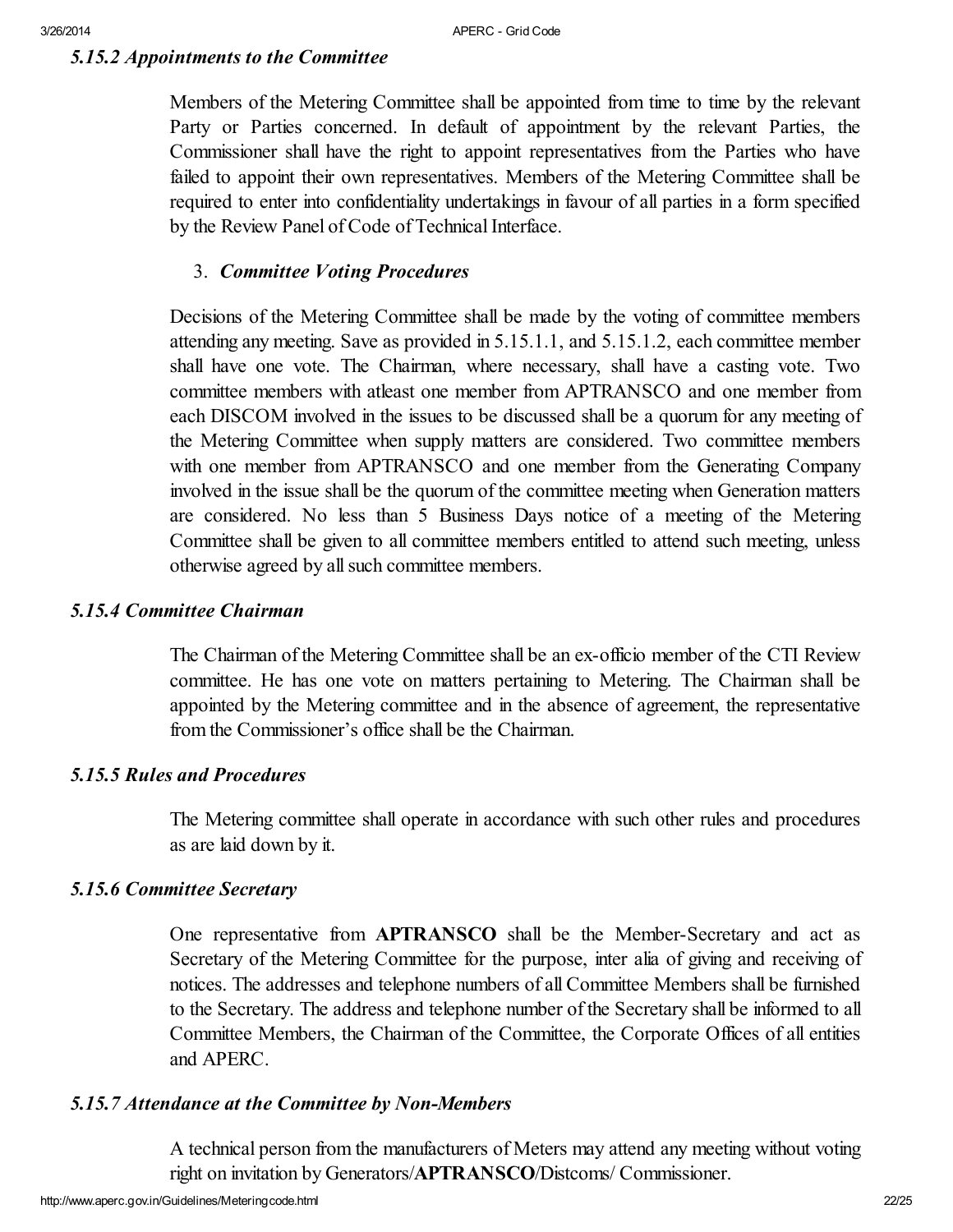# <span id="page-22-0"></span>*5.15.8 Communicating Revisions to the Metering Code*

If, during any committee meeting, it is decided to revise any part of the Metering Code the decision shall be communicated in writing to the Code of Technical Interface Review Panel for effecting the revision. The Chairman of the Metering Committee shall attend the CTI Review Meeting whenever metering issues figure in the agenda. If the Chairman cannot attend the CTI Review Meeting he may authorise any Member of the Metering Committee to represent him in the CTI Review Meeting. Metering Code is part of CTI (Grid Code) and for any revision of Metering Code the same procedure for revision of Grid Code has to be followed. Proposals for revision of the Metering Code may also be sent direct to the Review Panel by any utility. The Panel shall in turn inform the proposals to the Metering Committee.

# <span id="page-22-1"></span>5.16 Information

# <span id="page-22-2"></span>*5.16.1 Provision of Information to APTRANSCO*

All Parties shall give to **APTRANSCO** all such information in their possession regarding Metering which APTRANSCO shall reasonably require for the proper functioning of the Data Collection System including information regarding the dates and time periods for installation of new metering and the dates and periods when metering will be out of service.

# <span id="page-22-3"></span>*5.16.2 Dispute Resolution*

At the request of any Party which is a party to the dispute referred to in 5.14.2 any relevant data associated with the Metering in question shall be submitted by APTRANSCO to the Metering Committee for the purposes of resolving such dispute.

# <span id="page-22-4"></span>*5.16.3 Electronic Data*

*5.16.3.1* In the event of any malfunction, breakdown or other such occurrence or, difficulty affecting the Data Collection System which, in the reasonable opinion of APTRANSCO affects or, is likely to affect, any Party other than APTRANSCO to a material extent, APTRANSCO shall, as soon as reasonably practicable thereafter, provide each Party so affected (or likely to be affected), with a report describing in reasonable detail such occurrence or difficulty and its likely duration.

*5.16.3.2* Any Party that chooses to receive electronic data from Metering shall install such Computer equipment as may be necessary for such purpose and which shall be compatible with such Metering and shall comply with any relevant requirement of the Agreed Procedures. Each Party shall be responsible for its own computer equipment and communication lines.

*5.16.3.3* Each Interested Party shall have the right to receive electronic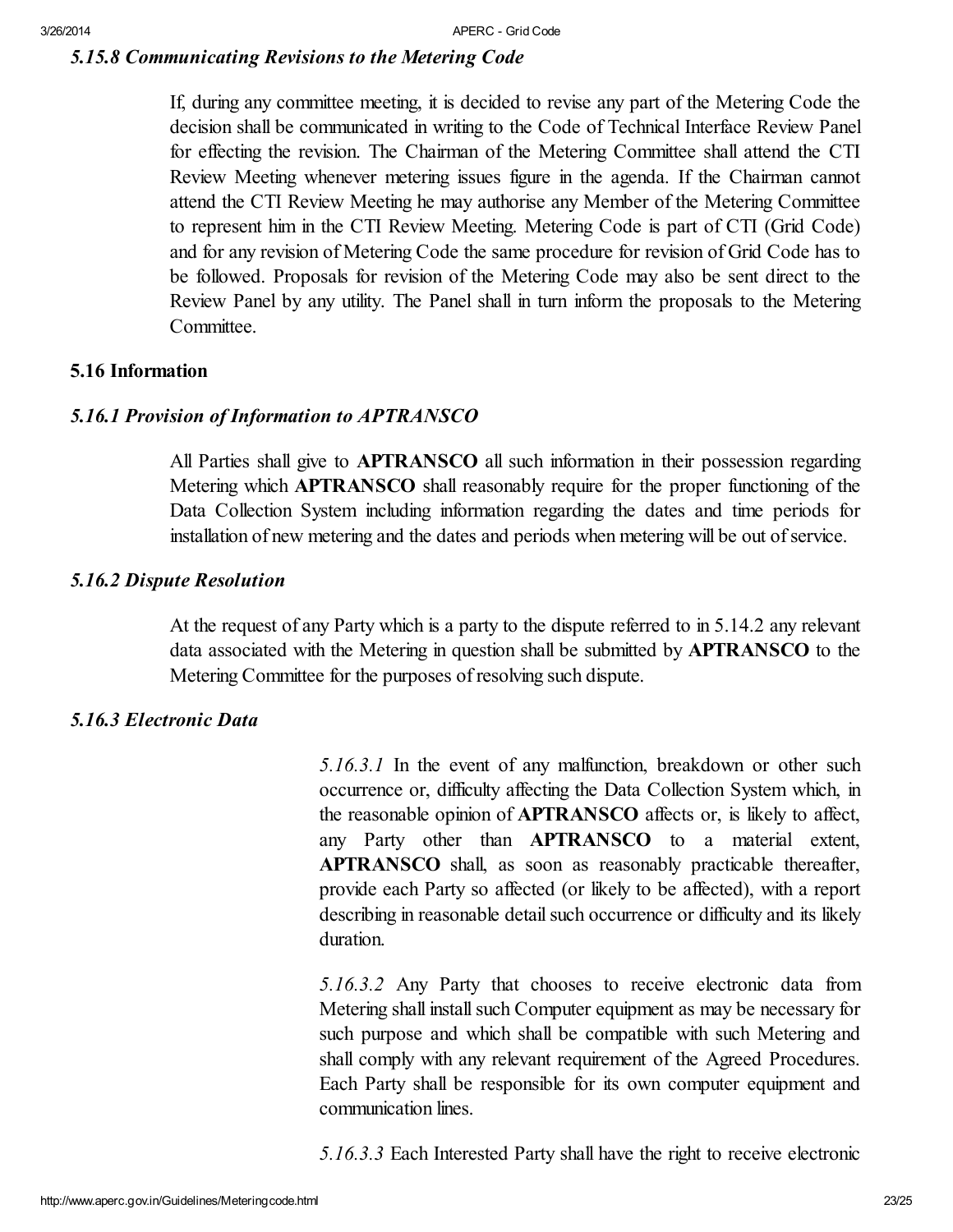data from any Metering in respect of which it is the Interested Party via the Generator Data Collector. APTRANSCO shall not, without good cause, interrupt or otherwise disturb such electronic data. The Interested Party shall be responsible for the maintenance of any communication lines to or from the Generator Data Collector.

#### <span id="page-23-0"></span>5.17 Ownership of Metering Data

The Registrant of any Metering shall own the data acquired therefrom. Any Party shall at all times have the right of access to the data and to use the same as may be permitted pursuant to this Metering code, free of charge. If the data is confidential, the party may only release such data to others to the extent required pursuant to this Metering Code or as permitted by the Connection Agreement.

#### <span id="page-23-1"></span>5.18 Notice of Installation of NewMeters

#### <span id="page-23-2"></span>*5.18.1 Timely Installation*

Where notice is served on **APTRANSCO** in the form set out in the relevant Agreed Procedure No.8 by a proposed Registrant of an existing Relevant Connection site, which is the point of supply of a Distribution Company, the proposed Registrant shall confirm that metering required for the purposes of this Metering Code will be installed and kept operational at the Relevant connection site. Where the necessary metering will not be installed and operational by a required date, the Registrant and APTRANSCO shall follow the provisions set out in 5.18.2. Such Metering shall be tested in accordance with the provisions of 5.7.2

#### <span id="page-23-3"></span>*5.18.2 Settlement of Disputes*

Where 5.18.2 has effect pursuant to the provisions of 5.18.1 above:

*5.18.2.1* the Registrant and APTRANSCO shall agree demand Settlement values for each demand Settlement period, for each day from the expiry of the notice until the relevant Metering is installed and operational.

*5.18.2.2* if agreement cannot be reached in accordance with 5.18.2.1 within 14 days, the matters may be referred to arbitration in accordance with the relevant Connection Agreement and payments will be made on the basis of values as reasonably determined by APTRANSCO pending a decision of the arbitrator. Payments shall be adjusted as appropriate at the time of such decision to take into account the Settlement values so determined since the date of such notice;

*5.18.2.3* APTRANSCO shall take such values determined in accordance with 5.18.2.1 or 5.18.2.2, into account for the purpose of the Data collection system and the Registrant shall be bound to accept